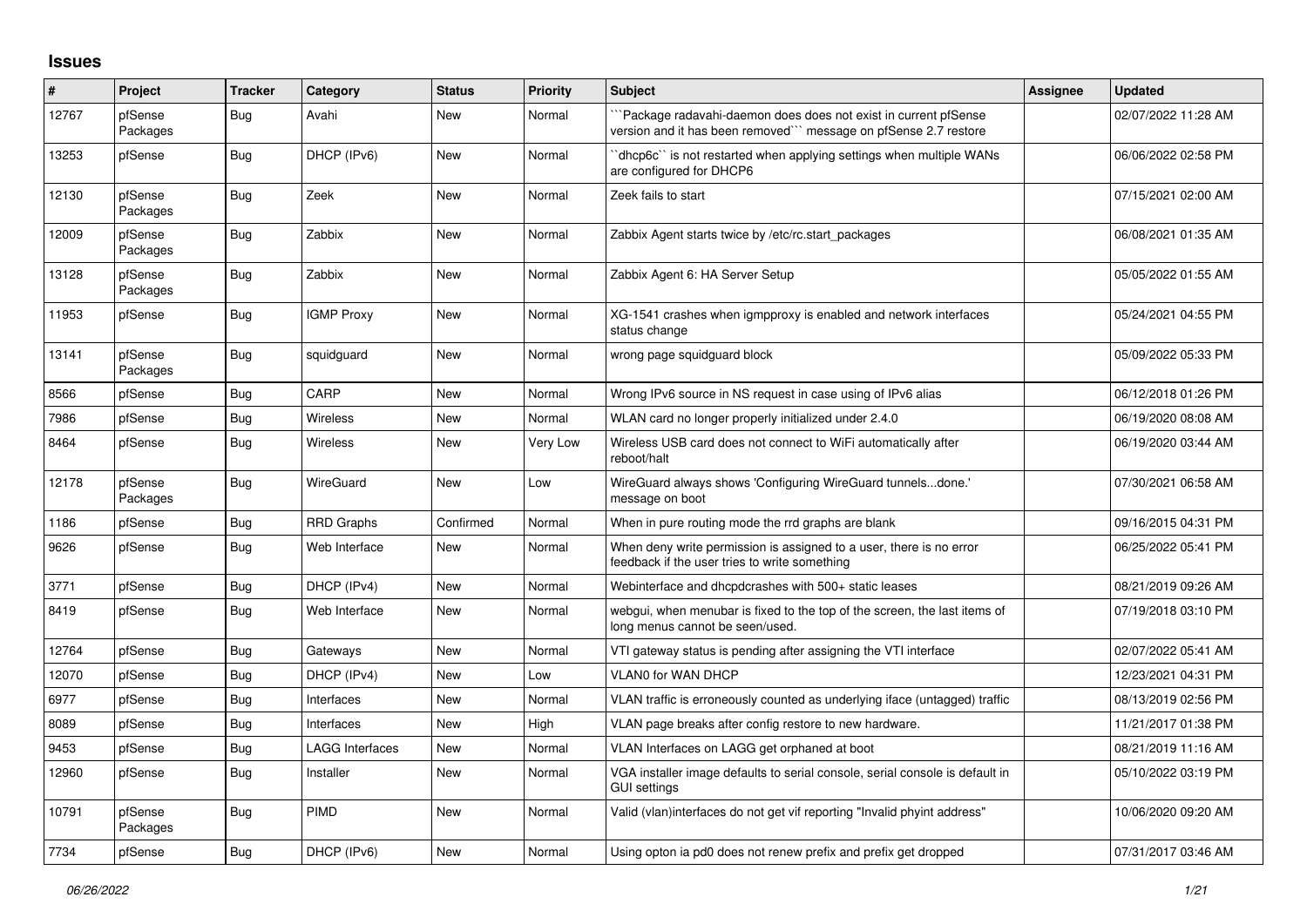| $\#$  | Project             | <b>Tracker</b> | Category                            | <b>Status</b> | <b>Priority</b> | <b>Subject</b>                                                                                                                                         | <b>Assignee</b> | <b>Updated</b>      |
|-------|---------------------|----------------|-------------------------------------|---------------|-----------------|--------------------------------------------------------------------------------------------------------------------------------------------------------|-----------------|---------------------|
| 6799  | pfSense             | Bug            | Rules / NAT                         | New           | Normal          | Using NOT (!) with interface subnet macros results unexpected traffic<br>passing when multiple subnets are included in the macro (i.e. VIP<br>subnets) |                 | 02/07/2022 02:18 PM |
| 11503 | pfSense             | Bug            | OpenVPN                             | New           | Normal          | Using multiple authentication backends on an OpenVPN server fails                                                                                      |                 | 02/23/2021 12:23 PM |
| 11192 | pfSense             | <b>Bug</b>     | <b>Traffic Shaper</b><br>(Limiters) | Feedback      | Normal          | Using Limiters causes out of order packets within one TCP or UDP flow                                                                                  |                 | 01/06/2021 12:09 AM |
| 8567  | pfSense             | <b>Bug</b>     | CARP                                | <b>New</b>    | Normal          | Using IPv6 VIP alias for services may affect CARP IPv6 VIP work                                                                                        |                 | 06/12/2018 01:26 PM |
| 8076  | pfSense             | Bug            | Backup / Restore                    | New           | Normal          | User can easily apply an unusable interface configuration after restore                                                                                |                 | 08/14/2019 10:52 AM |
| 11375 | pfSense<br>Packages | <b>Bug</b>     | apcupsd                             | New           | Normal          | UPS Type <blank> for USB APC</blank>                                                                                                                   |                 | 02/26/2021 11:10 AM |
| 12797 | pfSense             | Bug            | UPnP/NAT-PMP                        | <b>New</b>    | Normal          | UPnP+STUN forms invalid outbound NAT rules using the external<br>address discovered from STUN                                                          |                 | 02/15/2022 01:01 PM |
| 8325  | pfSense             | <b>Bug</b>     | UPnP/NAT-PMP                        | <b>New</b>    | Normal          | UPnP not available for pppoe-Clients                                                                                                                   |                 | 11/15/2020 10:33 AM |
| 10608 | pfSense<br>Packages | Bug            | Squid                               | Feedback      | Normal          | Update squid port to 4.11-p2                                                                                                                           |                 | 03/02/2021 04:00 AM |
| 12260 | pfSense<br>Packages | Bug            | ntop                                | <b>New</b>    | Normal          | Update popup and version missmatch?                                                                                                                    |                 | 01/08/2022 05:53 AM |
| 6029  | pfSense             | <b>Bug</b>     | <b>XML Parser</b>                   | New           | Normal          | Unhelpful error messages in xmlparse*.inc and generally                                                                                                |                 | 08/13/2019 12:52 PM |
| 9140  | pfSense             | <b>Bug</b>     | Logging                             | <b>New</b>    | Very Low        | Unexpected rule can be displayed when looking up filter log entry with<br>multiple matching rules                                                      |                 | 08/19/2019 02:56 PM |
| 8095  | pfSense             | Bug            | Translations                        | <b>New</b>    | Normal          | Unescaped simple quotes break JavaScript features when the French<br>translation is enabled                                                            |                 | 08/21/2019 09:06 AM |
| 12648 | pfSense             | Bug            | Captive Portal                      | New           | Normal          | Undocumented variables 'listenporthttp' and 'listenporthttps'                                                                                          |                 | 12/28/2021 10:44 AM |
| 9037  | pfSense             | Bug            | <b>DNS Resolver</b>                 | New           | Normal          | Unbound not logging to syslog after reboot                                                                                                             |                 | 10/12/2018 05:09 AM |
| 9999  | pfSense<br>Packages | Bug            | pfBlockerNG                         | New           | Normal          | unbound fatal error if System Domain in DNSBL and System Domain<br>Local Zone Type is Redirect                                                         |                 | 12/25/2019 08:10 AM |
| 7096  | pfSense             | Bug            | <b>DNS Resolver</b>                 | Feedback      | Normal          | Unbound fails to start on boot if specific network devices are configured in<br>the "Network Interfaces"                                               |                 | 11/22/2021 08:59 AM |
| 10833 | pfSense             | <b>Bug</b>     | Configuration<br>Backend            | New           | Normal          | unbound exits on configuration error when link status flaps on LAN<br>interface                                                                        |                 | 08/13/2020 11:53 PM |
| 10342 | pfSense             | Bug            | <b>DNS Resolver</b>                 | <b>New</b>    | Normal          | Unbound domain overrides stop resolving periodically. They only resume<br>after the service has been restarted.                                        |                 | 03/13/2020 10:35 AM |
| 10624 | pfSense             | <b>Bug</b>     | <b>DNS Resolver</b>                 | New           | Normal          | Unbound configuration memory leak with python module $+$ register DHCP<br>leases active                                                                |                 | 02/26/2021 10:27 AM |
| 7152  | pfSense             | Bug            | <b>DNS Resolver</b>                 | New           | Normal          | Unbound / DNS Resolver issue if "Register DHCP static mappings in the<br>DNS Resolver" set before wildcard DNS custom options                          |                 | 12/18/2021 04:59 PM |
| 11619 | pfSense             | <b>Bug</b>     | Upgrade                             | New           | Normal          | Unable to upgrade 2.4.4-p3 to 2.5/21.02-p1                                                                                                             |                 | 08/15/2021 10:00 AM |
| 9568  | pfSense<br>Packages | <b>Bug</b>     | Squid                               | New           | Normal          | UFSSwapDir::openLog: Failed to open swap log.                                                                                                          |                 | 05/29/2019 09:18 PM |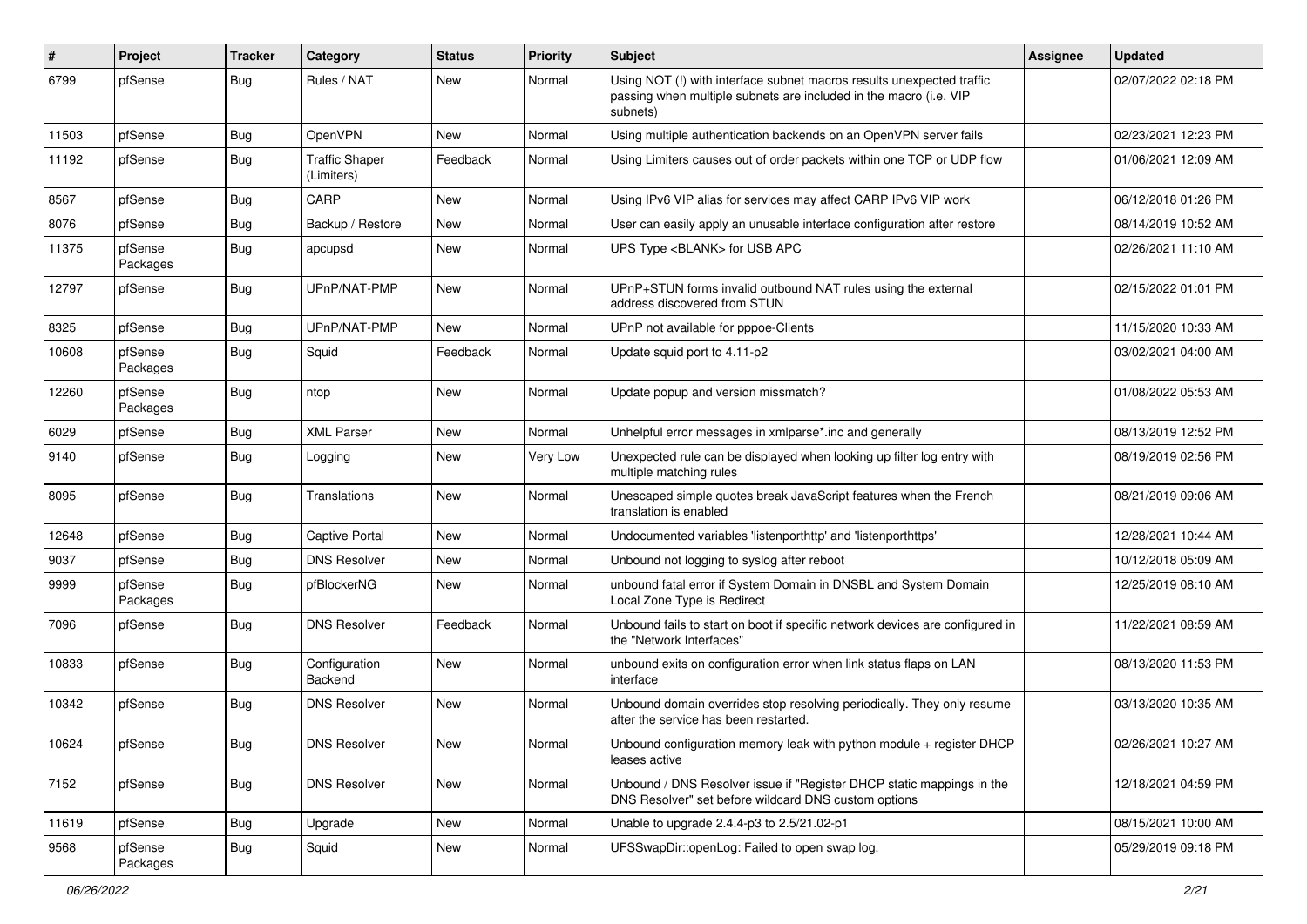| #     | Project             | <b>Tracker</b> | Category                        | <b>Status</b> | <b>Priority</b> | <b>Subject</b>                                                                                                                    | <b>Assignee</b> | <b>Updated</b>      |
|-------|---------------------|----------------|---------------------------------|---------------|-----------------|-----------------------------------------------------------------------------------------------------------------------------------|-----------------|---------------------|
| 12974 | pfSense Plus        | <b>Bug</b>     | Installer                       | New           | Normal          | Typing anything into 1100/2100 recovery installer causes process to stop                                                          |                 | 06/05/2022 04:10 PM |
| 9737  | pfSense             | <b>Bug</b>     | <b>Traffic Graphs</b>           | New           | Normal          | traffic-graphs.js shows incorrect units inside the chart                                                                          |                 | 09/09/2019 06:35 AM |
| 4345  | pfSense             | <b>Bug</b>     | <b>Operating System</b>         | Confirmed     | Normal          | Traffic Shaping doesn't work with Xen netfront driver                                                                             |                 | 12/31/2021 05:30 PM |
| 12878 | pfSense             | Bug            | <b>Traffic Shaper</b><br>(ALTQ) | Incomplete    | Normal          | Traffic shaping by interface, route queue bandwidth inbound, out by a<br>large factor.                                            |                 | 06/06/2022 07:03 AM |
| 1849  | pfSense             | Bug            | <b>Traffic Shaper</b><br>(ALTQ) | New           | Normal          | Traffic shaper - By Queue view needs to show/use friendly inerface<br>names                                                       |                 | 01/10/2022 08:10 AM |
| 8073  | pfSense             | Bug            | <b>IPsec</b>                    | <b>New</b>    | Normal          | Traffic inexplicably not going through IPSEC despite (in theory) matching<br><b>SPs</b>                                           |                 | 11/09/2017 02:51 AM |
| 9101  | pfSense             | <b>Bug</b>     | <b>Traffic Graphs</b>           | New           | Normal          | Traffic Graphs/Dashboard Slows Downloads Being Performed by the<br>Same Firefox Browser                                           |                 | 08/21/2019 09:18 AM |
| 12401 | pfSense             | <b>Bug</b>     | <b>Traffic Graphs</b>           | <b>New</b>    | Normal          | Traffic graphs with untagged and tagged VLAN on same interface                                                                    |                 | 09/23/2021 09:18 PM |
| 4467  | pfSense             | <b>Bug</b>     | <b>Traffic Shaper</b><br>(ALTQ) | <b>New</b>    | Normal          | Traffic Graphs shows wrong throughput when traffic shaping enabled                                                                |                 | 02/23/2015 05:31 PM |
| 11763 | pfSense<br>Packages | <b>Bug</b>     | Status Monitoring               | New           | Normal          | Traffic graphs refresh issue                                                                                                      |                 | 05/03/2021 09:44 AM |
| 11759 | pfSense             | <b>Bug</b>     | Dashboard                       | New           | Normal          | Traffic graphs on dashboard double upload on pppoe links                                                                          |                 | 12/30/2021 04:00 AM |
| 9087  | pfSense             | Bug            | <b>Traffic Graphs</b>           | New           | Normal          | Traffic Graph Widget Legend Not Updating                                                                                          |                 | 08/14/2019 12:38 PM |
| 10959 | pfSense             | <b>Bug</b>     | <b>Traffic Graphs</b>           | Feedback      | Low             | Traffic graph stopped on interface used via netmap                                                                                |                 | 02/22/2021 02:57 AM |
| 9566  | pfSense             | <b>Bug</b>     | <b>Traffic Graphs</b>           | New           | Normal          | Traffic graph displays traffic incorrectly                                                                                        |                 | 11/18/2019 07:54 AM |
| 8157  | pfSense             | <b>Bug</b>     | Dashboard                       | <b>New</b>    | Very Low        | Traffic Graph clutter from time to time                                                                                           |                 | 12/03/2017 06:40 AM |
| 7779  | pfSense             | <b>Bug</b>     | OpenVPN                         | New           | Normal          | Traffic crossing a site-to-site OpenVPN tunnel fails to fragment.                                                                 |                 | 06/02/2021 08:26 AM |
| 10311 | pfSense             | Bug            | OpenVPN                         | New           | Normal          | Too low net.link.ifqmaxlen causes packet drop under load when using<br>OpenVPN inside bridge interface under load                 |                 | 08/10/2021 03:10 AM |
| 13018 | pfSense<br>Packages | <b>Bug</b>     | pfBlockerNG                     | <b>New</b>    | Normal          | TLD and DNSBL Safesearch DOH conflict disables TLD block when<br>conflicting DOH FQDN is deselected or whitelisted                |                 | 04/01/2022 05:59 PM |
| 9229  | pfSense<br>Packages | Bug            | Tinc                            | <b>New</b>    | Normal          | Tinc package: no way of specifying multiple critical configuration<br>parameters from web interface                               |                 | 08/13/2019 09:25 AM |
| 8909  | pfSense<br>Packages | <b>Bug</b>     | Tinc                            | New           | Normal          | tinc package makes /rc.newwanip looping forever                                                                                   |                 | 08/13/2019 09:25 AM |
| 7863  | pfSense             | Bug            | User Manager /<br>Privileges    | New           | Normal          | The "WebCfg - All pages" permission inclueds the "User - System: Shell<br>account access" even though that is not a WebCofg page. |                 | 09/16/2017 05:13 AM |
| 5791  | pfSense             | Bug            | Rules / NAT                     | Confirmed     | Normal          | tftp-proxy functionality is easilly broken by unrelated rules                                                                     |                 | 07/10/2016 12:24 AM |
| 5306  | pfSense             | <b>Bug</b>     | Package System                  | New           | Normal          | textarea fields should have linebreaks sanitized automatically on save                                                            |                 | 03/03/2017 04:15 AM |
| 9138  | pfSense<br>Packages | Bug            | Telegraf                        | New           | Normal          | telegraf: add section for custom config lines                                                                                     |                 | 02/18/2019 03:36 PM |
| 9139  | pfSense<br>Packages | <b>Bug</b>     | Telegraf                        | New           | Normal          | telegraf: add ping for default gateway(s)                                                                                         |                 | 05/21/2020 04:23 PM |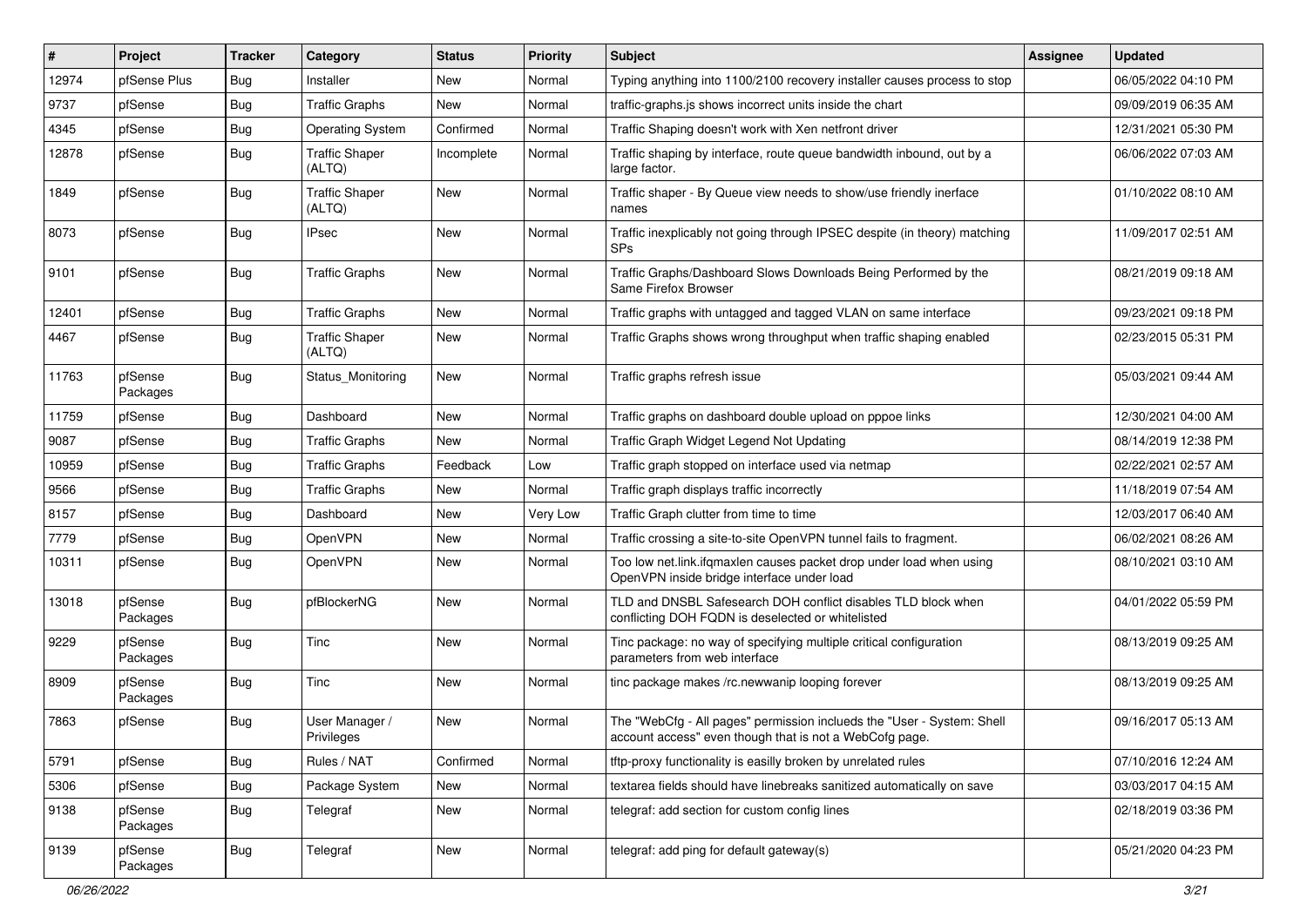| $\vert$ # | Project             | <b>Tracker</b> | Category                                        | <b>Status</b>                 | <b>Priority</b> | <b>Subject</b>                                                                                                               | Assignee | <b>Updated</b>      |
|-----------|---------------------|----------------|-------------------------------------------------|-------------------------------|-----------------|------------------------------------------------------------------------------------------------------------------------------|----------|---------------------|
| 12655     | pfSense<br>Packages | <b>Bug</b>     | Telegraf                                        | <b>New</b>                    | Normal          | telegraf, wireguard plugin failing                                                                                           |          | 12/30/2021 05:51 PM |
| 9337      | pfSense<br>Packages | <b>Bug</b>     | Telegraf                                        | <b>New</b>                    | Normal          | Telegraf ping input fails                                                                                                    |          | 02/18/2019 10:40 AM |
| 10487     | pfSense<br>Packages | <b>Bug</b>     | Telegraf                                        | New                           | Normal          | Telegraf package not sending logs to influxdb server                                                                         |          | 05/03/2020 07:09 PM |
| 10310     | pfSense             | <b>Bug</b>     | Upgrade                                         | <b>New</b>                    | Normal          | Systems with low RAM and several packages may temporarily fail to load<br>large tables after an upgrade                      |          | 03/03/2020 07:55 AM |
| 10325     | pfSense             | <b>Bug</b>     | Notifications                                   | <b>New</b>                    | Normal          | System/Advanced/Notifications/E-Mail - SMTP Notification E-Mail auth<br>password Unexpected Bahaviour                        |          | 10/30/2020 08:17 AM |
| 8820      | pfSense             | <b>Bug</b>     | Rules / NAT                                     | New                           | Low             | System/Advanced/Misc - "Do not kill connections when schedule expires"<br>UN-checked still leaves existing connections open. |          | 07/28/2020 10:59 AM |
| 12747     | pfSense             | <b>Bug</b>     | Logging                                         | <b>New</b>                    | Normal          | System log is filled by sshguard                                                                                             |          | 05/03/2022 03:08 AM |
| 11429     | pfSense             | <b>Bug</b>     | Web Interface                                   | New                           | Normal          | System Log / Settings form activates "Reset Log Files" button on enter                                                       |          | 10/28/2021 01:35 PM |
| 10143     | pfSense             | <b>Bug</b>     | <b>DNS Resolver</b>                             | <b>New</b>                    | Normal          | System hostname DNS entry is assigned to the wrong IP on multi-wan<br>setups                                                 |          | 12/31/2019 02:33 PM |
| 8335      | pfSense             | Bug            | <b>LAGG Interfaces</b>                          | <b>New</b>                    | Normal          | System hang with LACP downlink to UniFi switch                                                                               |          | 08/21/2019 11:18 AM |
| 11473     | pfSense             | Bug            | Web Interface                                   | <b>New</b>                    | Normal          | System Activity shows invalid data on SG-3100                                                                                |          | 02/19/2021 08:12 PM |
| 10393     | pfSense<br>Packages | <b>Bug</b>     | syslog-ng                                       | Feedback                      | Normal          | Syslog-ng TLS support is broken                                                                                              |          | 04/21/2022 12:40 PM |
| 8229      | pfSense<br>Packages | Bug            | syslog-ng                                       | New                           | Normal          | syslog-ng stops parsing logs after logrotate run                                                                             |          | 01/26/2018 12:00 PM |
| 8295      | pfSense<br>Packages | <b>Bug</b>     | syslog-ng                                       | <b>New</b>                    | Normal          | syslog-ng logrotates tls files                                                                                               |          | 02/14/2018 06:12 AM |
| 8705      | pfSense<br>Packages | <b>Bug</b>     | syslog-ng                                       | <b>New</b>                    | Normal          | Syslog-NG error in latest snapshot                                                                                           |          | 07/27/2018 10:17 AM |
| 8180      | pfSense<br>Packages | <b>Bug</b>     | syslog-ng                                       | New                           | Normal          | syslog-ng default log file                                                                                                   |          | 01/16/2018 12:53 PM |
| 12114     | pfSense<br>Packages | <b>Bug</b>     | syslog-ng                                       | Feedback                      | Normal          | syslog-ng only binds to the last specified interface                                                                         |          | 04/21/2022 12:40 PM |
| 12464     | pfSense             | <b>Bug</b>     | Logging                                         | <b>Pull Request</b><br>Review | Normal          | Syslog Auth messages are sent as Emergency Level                                                                             |          | 05/17/2022 02:20 PM |
| 6386      | pfSense             | Bug            | <b>IPv6 Router</b><br>Advertisements<br>(RADVD) | <b>New</b>                    | Low             | Switching Router Advertisements to disabled should broadcast IP<br>Removal messages                                          |          | 05/22/2016 10:44 PM |
| 9934      | pfSense<br>Packages | <b>Bug</b>     | Suricata                                        | <b>New</b>                    | Normal          | suricata update kills WAN interface                                                                                          |          | 02/20/2020 09:17 AM |
| 11780     | pfSense<br>Packages | <b>Bug</b>     | Suricata                                        | New                           | Very High       | Suricata package fails to prune suricata.log                                                                                 |          | 08/06/2021 07:18 AM |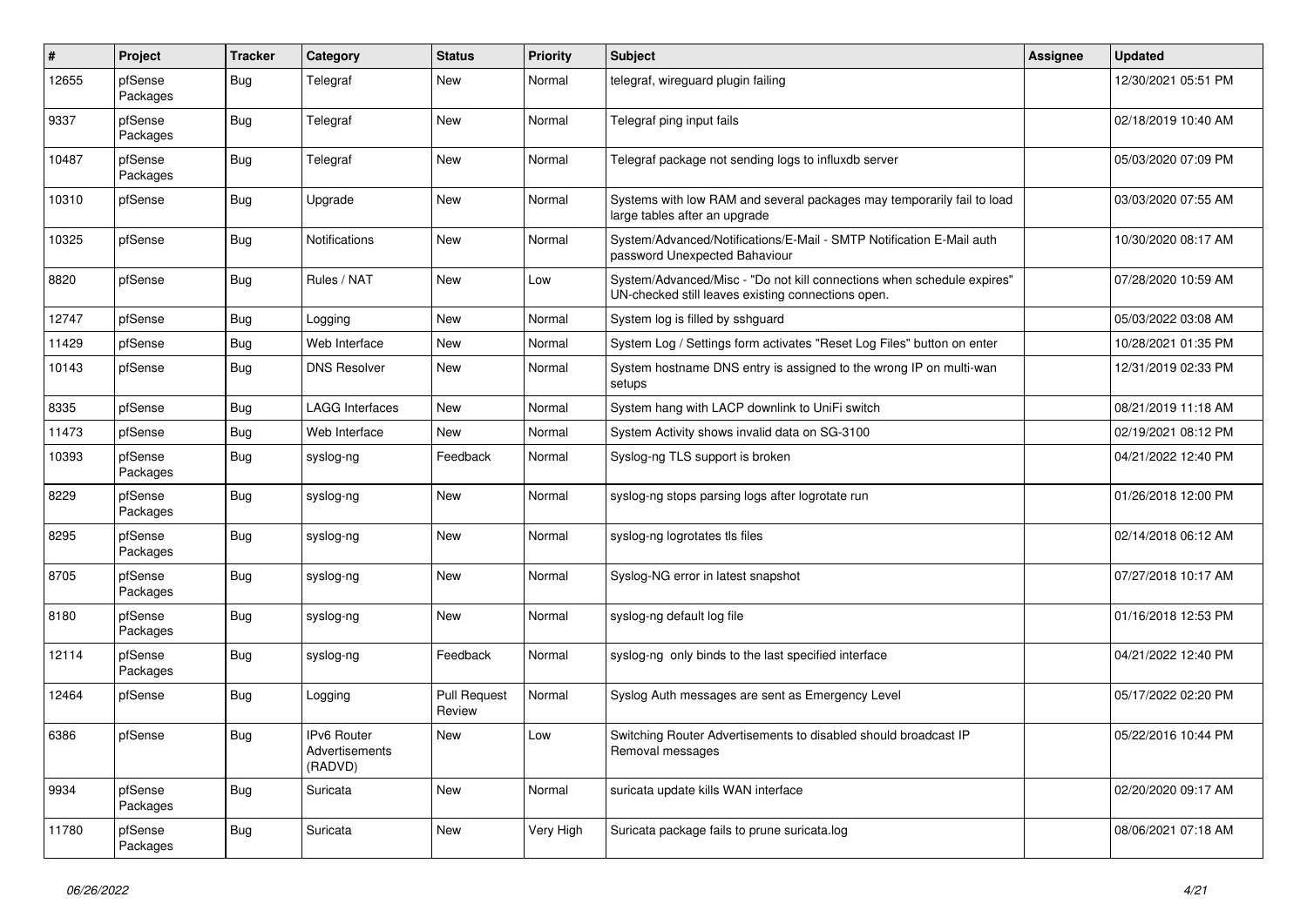| #     | Project             | <b>Tracker</b> | Category              | <b>Status</b> | <b>Priority</b> | <b>Subject</b>                                                                                           | <b>Assignee</b> | <b>Updated</b>      |
|-------|---------------------|----------------|-----------------------|---------------|-----------------|----------------------------------------------------------------------------------------------------------|-----------------|---------------------|
| 10292 | pfSense<br>Packages | Bug            | Suricata              | New           | Normal          | Suricata not respecting SID Mgmt list                                                                    |                 | 02/27/2020 01:02 PM |
| 12956 | pfSense<br>Packages | Bug            | Suricata              | Confirmed     | Normal          | suricata fails to use pcre in SID management (e.g. dropsid.conf)                                         |                 | 04/05/2022 12:52 PM |
| 12899 | pfSense<br>Packages | Bug            | Suricata              | <b>New</b>    | Normal          | Suricata doesn't honor Pass List                                                                         |                 | 03/04/2022 01:22 PM |
| 7388  | pfSense<br>Packages | Bug            | Suricata              | New           | High            | Suricata does not property recognize MTU for PPPOE interfaces                                            |                 | 03/15/2017 05:17 AM |
| 6083  | pfSense<br>Packages | Bug            | Squid                 | <b>New</b>    | Normal          | Suqid Realtime Monitor / Squid Cache Table not diplaying correctly                                       |                 | 12/06/2016 07:25 AM |
| 10726 | pfSense             | Bug            | Rules / NAT           | New           | Normal          | Sticky-connections option is bugged - sticky-address cannot be redefined                                 |                 | 11/12/2020 10:12 AM |
| 2234  | pfSense             | <b>Bug</b>     | Web Interface         | Confirmed     | Low             | Status: Traffic Graph - only shows interface's subnet                                                    |                 | 01/15/2022 08:33 PM |
| 8130  | pfSense             | Bug            | <b>Traffic Graphs</b> | <b>New</b>    | Normal          | Status - Monitoring - Area chart displays traffic data differently than Line or<br>Bar charts            |                 | 11/26/2017 01:40 PM |
| 1813  | pfSense             | Bug            | Rules / NAT           | Confirmed     | Normal          | Static routes on WAN interfaces overridden by route-to for firewall-initiated<br>traffic                 |                 | 11/09/2016 02:06 PM |
| 8066  | pfSense             | Bug            | Routing               | <b>New</b>    | Normal          | Static routes not applied when they go out a interface using carp                                        |                 | 11/08/2017 02:04 AM |
| 3796  | pfSense             | Bug            | Diagnostics           | Confirmed     | Normal          | States summary fails and is very slow with large state tables                                            |                 | 12/11/2021 08:03 PM |
| 10513 | pfSense             | Bug            | Rules / NAT           | New           | Normal          | State issues with policy routing and HA failover                                                         |                 | 04/21/2022 12:39 PM |
| 8313  | pfSense             | Bug            | <b>Notifications</b>  | New           | Normal          | STARTTLS auto detection not working                                                                      |                 | 04/21/2022 12:39 PM |
| 11786 | pfSense             | Bug            | <b>Services</b>       | New           | Normal          | SSH incomplete setup and startup fail while recovering XML backup in a<br>fresh install of pfSense 2.5.0 |                 | 04/17/2021 01:36 PM |
| 5751  | pfSense<br>Packages | Bug            | squidguard            | New           | Normal          | SquidGuard target categories not saved when long "Domain List" is<br>provided                            |                 | 01/10/2016 08:55 AM |
| 11434 | pfSense<br>Packages | Bug            | squidguard            | Feedback      | Normal          | SquidGuard over 1.16.18_11                                                                               |                 | 04/21/2022 12:40 PM |
| 10994 | pfSense<br>Packages | Bug            | squidguard            | <b>New</b>    | Low             | SquidGuard Blacklists Restore Default button does not work                                               |                 | 10/20/2020 12:26 PM |
| 9286  | pfSense<br>Packages | Bug            | squidguard            | <b>New</b>    | Normal          | squidGuard - Unable to change IP for sgerror.php URL in configuration                                    |                 | 11/13/2019 10:07 AM |
| 9025  | pfSense<br>Packages | Bug            | squidguard            | New           | Normal          | SquidGard + Target categories                                                                            |                 | 10/08/2018 01:00 AM |
| 7797  | pfSense<br>Packages | <b>Bug</b>     | Squid                 | Feedback      | Normal          | Squid Reverse Proxy alternating between destinations                                                     |                 | 04/21/2022 12:40 PM |
| 12732 | pfSense<br>Packages | <b>Bug</b>     | squidguard            | New           | High            | Squid https filtering squidguard acl target list - erratic behaviour                                     |                 | 01/26/2022 09:11 AM |
| 11335 | pfSense             | <b>Bug</b>     | Interfaces            | New           | Normal          | Spoofing the MAC on a LAGG interface does not work for some NIC<br>types.                                |                 | 01/29/2021 09:10 AM |
| 7648  | pfSense             | <b>Bug</b>     | CARP                  | New           | Very Low        | SPAN ports on an interface renders CARP HA inoperative                                                   |                 | 06/14/2017 09:19 PM |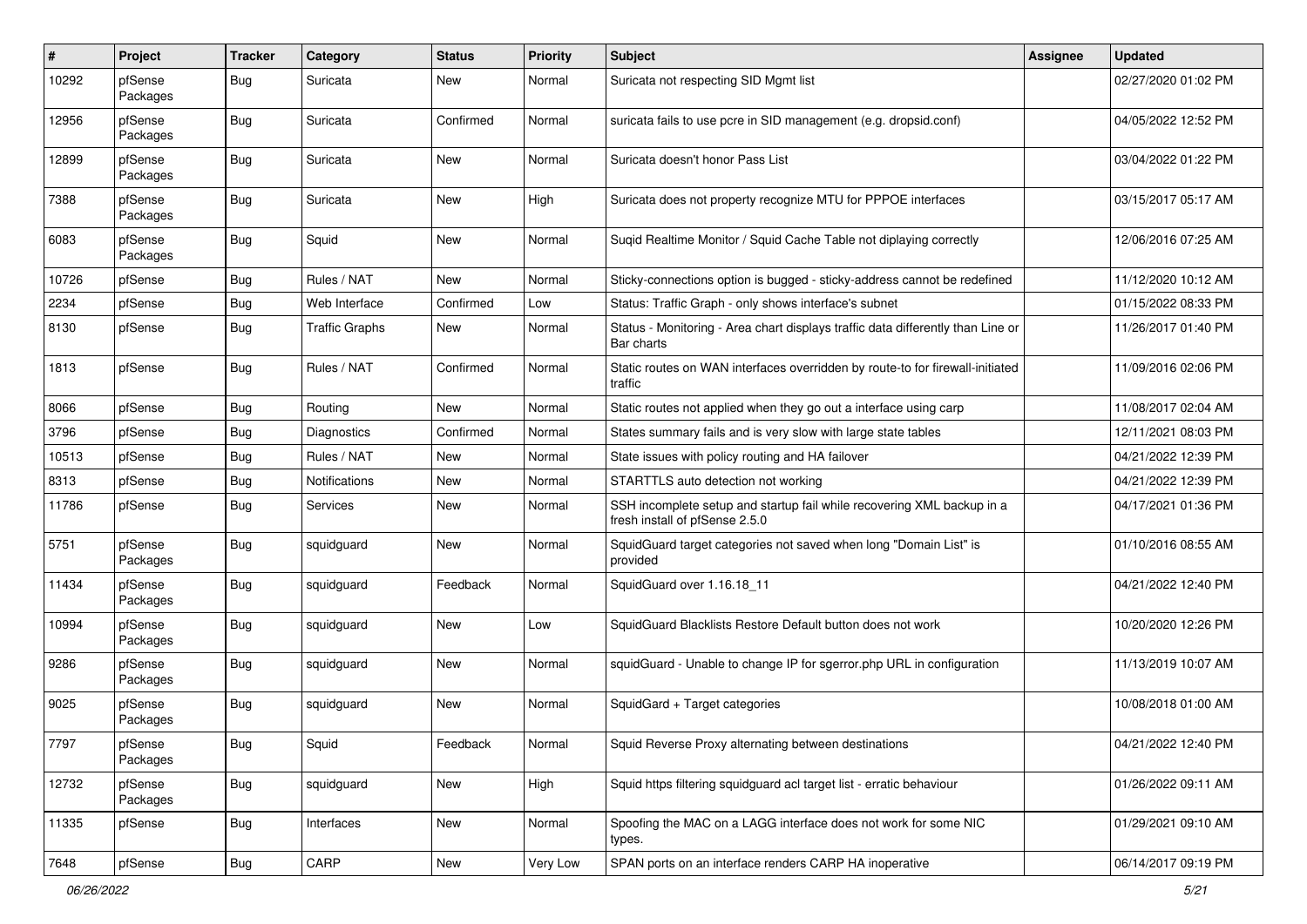| #     | Project             | <b>Tracker</b> | Category           | <b>Status</b> | <b>Priority</b> | <b>Subject</b>                                                                                                    | Assignee | <b>Updated</b>      |
|-------|---------------------|----------------|--------------------|---------------|-----------------|-------------------------------------------------------------------------------------------------------------------|----------|---------------------|
| 10277 | pfSense             | Bug            | Web Interface      | New           | Normal          | Sorting the log entries does not use year value                                                                   |          | 02/24/2020 07:46 AM |
| 7172  | pfSense             | Bug            | DHCP (IPv4)        | <b>New</b>    | Normal          | Sorting by hostname in Services > DHCP Server > LAN should be<br>"natural" (alphanumeric friendly)                |          | 08/20/2019 03:47 PM |
| 9707  | pfSense<br>Packages | Bug            | pfBlockerNG        | <b>New</b>    | Normal          | Some networks already existing in deny Feeds are not stopped even if<br>existing in custom deny list              |          | 08/28/2019 10:03 AM |
| 4500  | pfSense             | <b>Bug</b>     | UPnP/NAT-PMP       | Confirmed     | Normal          | Some miniupnp port mappings are not displayed in the Status page                                                  |          | 04/25/2022 12:49 PM |
| 9167  | pfSense             | Bug            | Rules / NAT        | New           | Normal          | Some Important ICMPv6 Traffic Not Allowed by Default Rules                                                        |          | 08/14/2019 01:00 PM |
| 10436 | pfSense<br>Packages | Bug            | softflowd          | <b>New</b>    | Normal          | softflowd no longer sends flow data after upgrade $(v0.9.9 - 1 > v1.0.0)$                                         |          | 06/07/2022 12:25 AM |
| 12845 | pfSense<br>Packages | Bug            | softflowd          | <b>New</b>    | Normal          | softflowd wrong vlan tag                                                                                          |          | 02/21/2022 10:40 AM |
| 9895  | pfSense<br>Packages | Bug            | Snort              | <b>New</b>    | Normal          | snort reinstallation failed                                                                                       |          | 06/23/2021 08:01 AM |
| 6988  | pfSense<br>Packages | Bug            | Snort              | <b>New</b>    | High            | SNORT Package PHP memory error                                                                                    |          | 06/28/2018 10:00 PM |
| 10606 | pfSense<br>Packages | Bug            | Snort              | <b>New</b>    | Normal          | Snort Inline stopped working after upgrade to FreeBSD 12.1 (network<br>traffic blocked after heavy load randomly) |          | 05/28/2020 10:06 AM |
| 10989 | pfSense<br>Packages | Bug            | Snort              | New           | Low             | Snort alert page has hidden characters in IPv6 address                                                            |          | 10/17/2020 04:06 PM |
| 11479 | pfSense<br>Packages | Bug            | snmptt             | <b>New</b>    | Normal          | snmptt 1.4.2 does not work in daemon mode                                                                         |          | 02/20/2021 04:37 PM |
| 10584 | pfSense             | Bug            | Hardware / Drivers | <b>New</b>    | Normal          | SG-3100 with M.2: shutdown instead of reboot                                                                      |          | 07/21/2020 03:08 AM |
| 13206 | pfSense Plus        | <b>Bug</b>     | Hardware / Drivers | New           | Normal          | SG-3100 LED GPIO hangs                                                                                            |          | 06/11/2022 07:01 PM |
| 4428  | pfSense             | Bug            | Interfaces         | Confirmed     | Normal          | Setting media option on em(4) leads to infinite link cycling                                                      |          | 07/06/2016 12:45 AM |
| 11490 | pfSense<br>Packages | <b>Bug</b>     | Service Watchdog   | New           | Very Low        | Service Watchdog - Impacts Reboots and Package Updates                                                            |          | 02/22/2021 12:07 PM |
| 13249 | pfSense             | <b>Bug</b>     | Console Menu       | New           | Normal          | Running playback comands multiple times results in PHP error                                                      |          | 06/06/2022 07:02 AM |
| 9887  | pfSense             | <b>Bug</b>     | Rules / NAT        | New           | Low             | Rule separator positions change when deleting multiple rules                                                      |          | 05/10/2022 03:11 PM |
| 2138  | pfSense             | <b>Bug</b>     | <b>RRD Graphs</b>  | New           | Normal          | RRD Wireless graph broken in BSS mode                                                                             |          | 02/06/2016 04:59 AM |
| 12338 | pfSense<br>Packages | Bug            | <b>RRD Summary</b> | <b>New</b>    | Normal          | RRD Summary does not report data on 3100                                                                          |          | 04/15/2022 02:54 PM |
| 5849  | pfSense             | <b>Bug</b>     | CARP               | New           | Normal          | Routing fail on CARP IPsec                                                                                        |          | 12/18/2021 04:41 PM |
| 9348  | pfSense<br>Packages | Bug            | <b>ACME</b>        | New           | Normal          | Results of Acme certificate issuance/renewal are not properly formatted                                           |          | 02/22/2019 12:08 PM |
| 1738  | pfSense             | <b>Bug</b>     | Backup / Restore   | New           | Very Low        | Restore fails when username in backup is not matching                                                             |          | 12/11/2021 07:51 PM |
| 7964  | pfSense             | <b>Bug</b>     | Multi-WAN          | New           | Normal          | Restart openvpn on gateway switching                                                                              |          | 08/19/2019 12:35 PM |
| 6361  | pfSense             | <b>Bug</b>     | Web Interface      | New           | Low             | Responsive Mobile Menu issue                                                                                      |          | 05/16/2016 12:09 PM |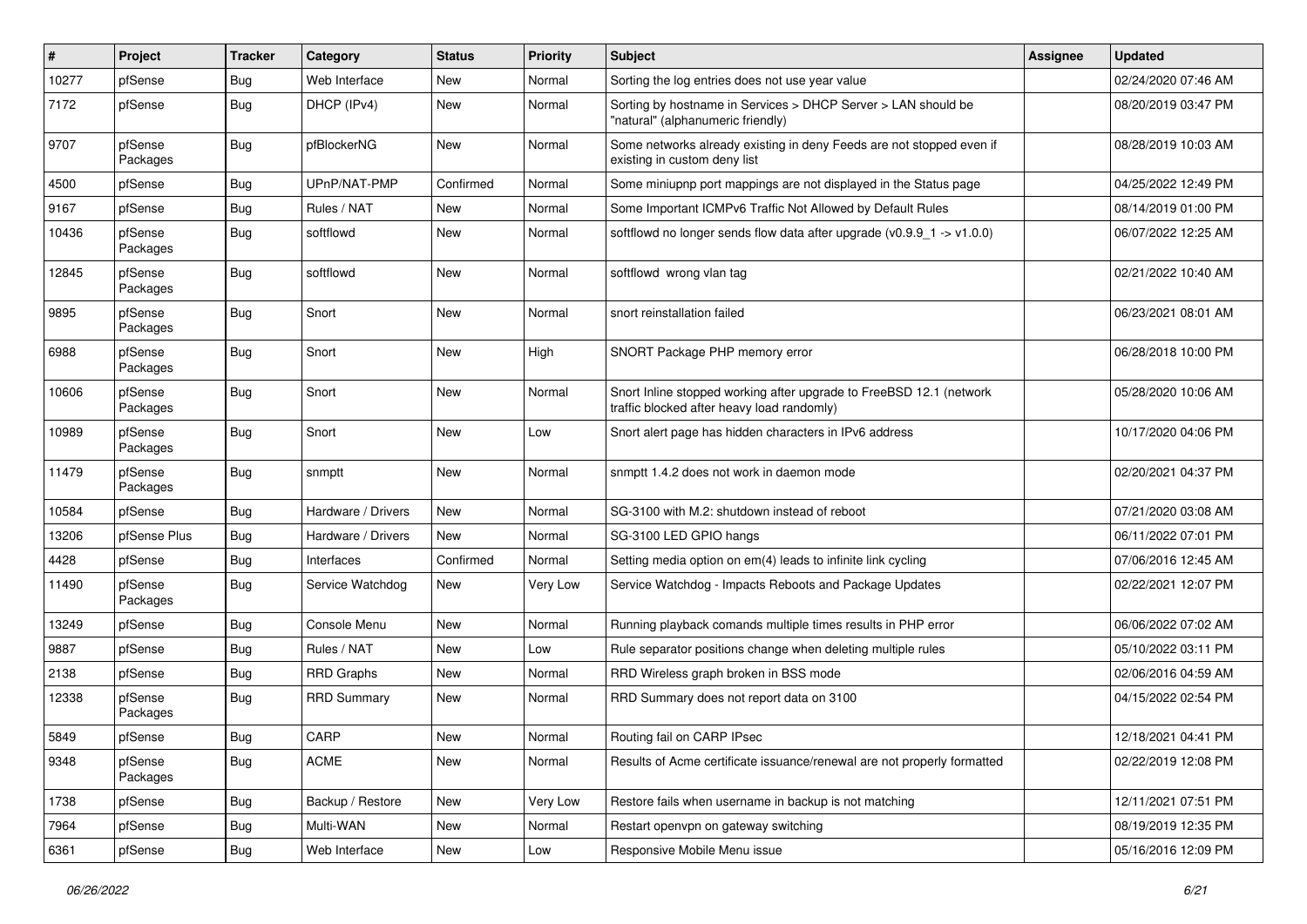| $\sharp$ | Project             | <b>Tracker</b> | Category                                        | <b>Status</b> | <b>Priority</b> | <b>Subject</b>                                                                                                                   | <b>Assignee</b> | <b>Updated</b>      |
|----------|---------------------|----------------|-------------------------------------------------|---------------|-----------------|----------------------------------------------------------------------------------------------------------------------------------|-----------------|---------------------|
| 10188    | pfSense<br>Packages | Bug            | pfBlockerNG                                     | New           | Normal          | Reputation tab is not working                                                                                                    |                 | 01/24/2020 10:06 AM |
| 13194    | pfSense<br>Packages | Bug            | pfBlockerNG                                     | <b>New</b>    | Normal          | Remove dead Malc0de feed                                                                                                         |                 | 05/23/2022 05:16 AM |
| 13252    | pfSense             | <b>Bug</b>     | Upgrade                                         | <b>New</b>    | Normal          | reduce frequency of php-fpm socket connection attempts from<br>check_reload_status                                               |                 | 06/12/2022 11:11 AM |
| 11185    | pfSense<br>Packages | Bug            | ntop                                            | Feedback      | Normal          | Redis service stopping before NtopNg                                                                                             |                 | 04/21/2022 12:40 PM |
| 12013    | pfSense             | Bug            | Logging                                         | <b>New</b>    | Low             | Reading log data is inefficient in certain cases                                                                                 |                 | 06/08/2021 07:35 AM |
| 10980    | pfSense             | Bug            | <b>Operating System</b>                         | New           | Normal          | rc.local is executed at login by rc.initial, and not at boot time.                                                               |                 | 10/19/2020 09:39 AM |
| 6605     | pfSense             | <b>Bug</b>     | Interfaces                                      | Confirmed     | Normal          | rc.linkup logic issues with actions taken                                                                                        |                 | 07/12/2016 07:46 PM |
| 11093    | pfSense             | <b>Bug</b>     | Wireless                                        | New           | Low             | ral(4) driver non-functional in arm64                                                                                            |                 | 11/21/2020 10:45 AM |
| 10714    | pfSense             | Bug            | DHCP (IPv6)                                     | <b>New</b>    | Normal          | radvd only gives out the prefix of the "first" IPv6 address of an interface                                                      |                 | 10/06/2020 01:03 PM |
| 7737     | pfSense             | Bug            | IPv6 Router<br>Advertisements<br>(RADVD)        | New           | Normal          | radvd error message                                                                                                              |                 | 08/13/2019 09:41 AM |
| 8831     | pfSense             | Bug            | <b>IPv6 Router</b><br>Advertisements<br>(RADVD) | <b>New</b>    | Very High       | Radvd causes latency spikes                                                                                                      |                 | 04/19/2021 04:51 AM |
| 8264     | pfSense<br>Packages | Bug            | FreeRADIUS                                      | <b>New</b>    | Normal          | Radiusd restart on WAN change results in freeradius not running (and<br>possible solution)                                       |                 | 04/21/2022 12:39 PM |
| 5652     | pfSense             | Bug            | Authentication                                  | <b>New</b>    | Normal          | Radius IETF Class Group Assignment - Incorrect Standard                                                                          |                 | 08/13/2019 01:39 PM |
| 4154     | pfSense             | <b>Bug</b>     | User Manager /<br>Privileges                    | Confirmed     | Normal          | RADIUS authentication not working over IPv6                                                                                      |                 | 04/21/2022 12:39 PM |
| 10352    | pfSense             | Bug            | Authentication                                  | <b>New</b>    | Very Low        | RADIUS authentication fails with MSCHAPv1 or MSCHAPv2 when<br>passwords contain international characters                         |                 | 06/20/2022 04:04 PM |
| 12730    | pfSense             | Bug            | <b>Captive Portal</b>                           | <b>New</b>    | Normal          | RADIUS accounting does not work if WAN is down                                                                                   |                 | 01/26/2022 05:13 AM |
| 6186     | pfSense             | Bug            | Services                                        | New           | Normal          | race conditions in service startup                                                                                               |                 | 04/21/2022 12:39 PM |
| 8770     | pfSense             | Bug            | Interfaces                                      | <b>New</b>    | Normal          | QinQ interfaces always show as active                                                                                            |                 | 02/01/2020 09:47 AM |
| 8087     | pfSense             | <b>Bug</b>     | Authentication                                  | New           | Normal          | Provide Calling-Station-ID to RADIUS backed VPN connections                                                                      |                 | 06/06/2020 05:36 AM |
| 12759    | pfSense Plus        | <b>Bug</b>     | Package System                                  | New           | Very Low        | Proprietary packages link to non-existant or non-public github pages                                                             |                 | 02/09/2022 10:43 AM |
| 6321     | pfSense             | j Bug          | L <sub>2</sub> TP                               | New           | Normal          | Problem with connecting I2tp over ipsec from android and windows                                                                 |                 | 11/13/2020 11:01 AM |
| 12393    | pfSense             | <b>Bug</b>     | <b>Traffic Shaper</b><br>(ALTQ)                 | New           | Low             | Priority of gOthersLow higher than default queues                                                                                |                 | 09/21/2021 02:48 PM |
| 12436    | pfSense             | <b>Bug</b>     | PPPoE Server                                    | New           | Normal          | Pppoe server config gui does not allow setting of chap authentication, and<br>sets the network start address for allocation to 0 |                 | 10/21/2021 08:15 AM |
| 8512     | pfSense             | <b>Bug</b>     | <b>PPP</b> Interfaces                           | New           | Normal          | PPPoE reconnect fails after interface flap                                                                                       |                 | 08/20/2019 10:06 AM |
| 9192     | pfSense             | <b>Bug</b>     | PPP Interfaces                                  | New           | Normal          | PPPoE daemon selects wrong interface                                                                                             |                 | 08/20/2019 10:05 AM |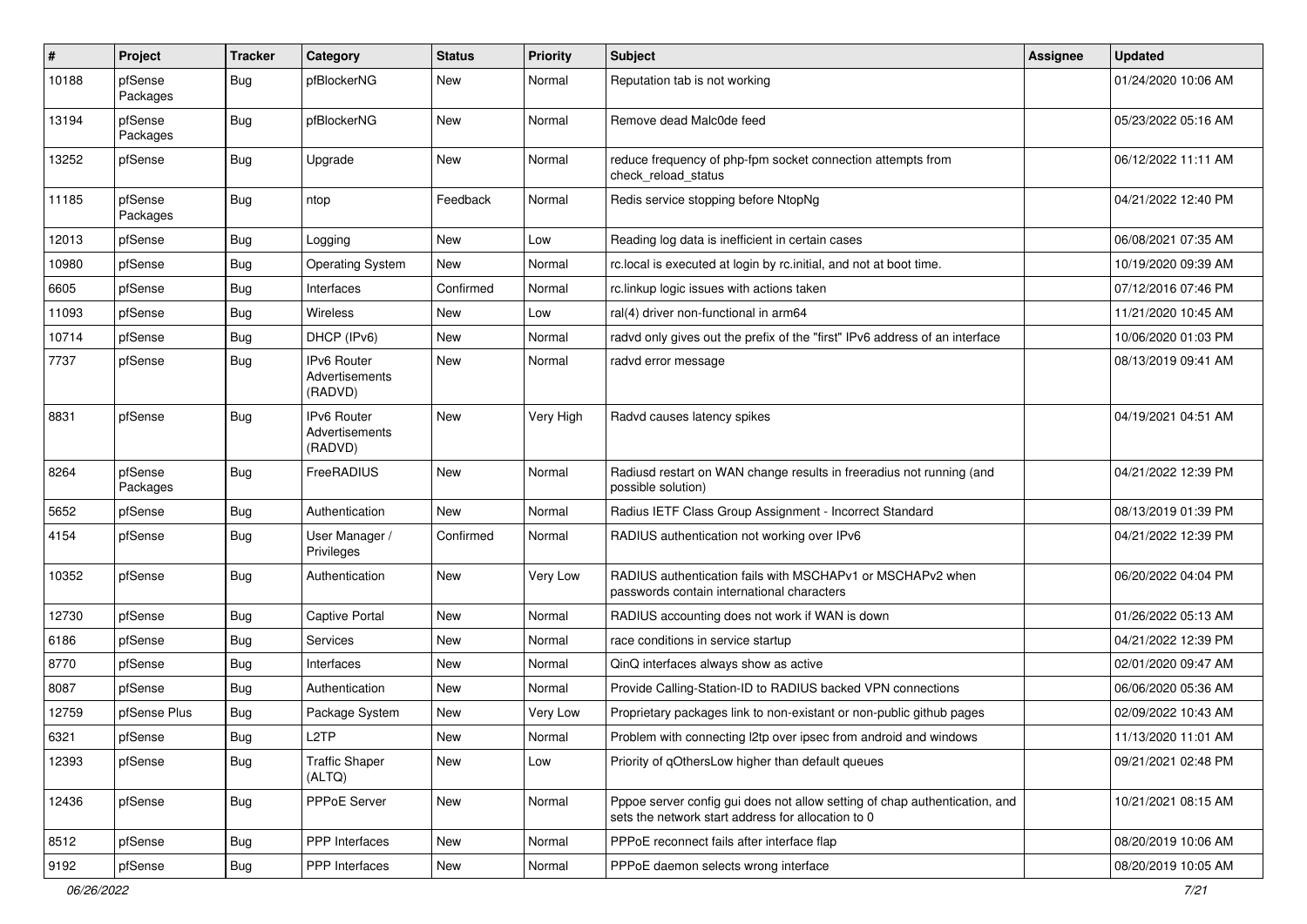| #     | Project             | Tracker    | Category                            | <b>Status</b> | <b>Priority</b> | <b>Subject</b>                                                                                        | <b>Assignee</b> | <b>Updated</b>      |
|-------|---------------------|------------|-------------------------------------|---------------|-----------------|-------------------------------------------------------------------------------------------------------|-----------------|---------------------|
| 6255  | pfSense             | <b>Bug</b> | PPP Interfaces                      | Confirmed     | Low             | PPP Country/Provider/Plan configuration not saved                                                     |                 | 04/25/2016 07:15 PM |
| 7082  | pfSense             | <b>Bug</b> | Package System                      | New           | Normal          | pkg_edit.php - impossible to use default_value with rowhelperfield                                    |                 | 08/21/2019 09:15 AM |
| 7195  | pfSense             | <b>Bug</b> | Package System                      | New           | Normal          | pkg_edit.php - < checkenablefields > tag has no effect on fields other than<br>checkbox/input         |                 | 08/21/2019 09:15 AM |
| 9024  | pfSense             | Bug        | <b>Traffic Shaper</b><br>(Limiters) | Feedback      | Normal          | Ping packet loss under load when using limiters                                                       |                 | 05/12/2022 11:55 AM |
| 12907 | pfSense<br>Packages | <b>Bug</b> | <b>PIMD</b>                         | Feedback      | Normal          | PIMD: Nonexistent interfaces should be hidden/disabled in pimd.conf<br>before bringing up the service |                 | 03/07/2022 03:51 PM |
| 12538 | pfSense<br>Packages | Bug        | PIMD                                | New           | Normal          | PIMD sub-interface bug                                                                                |                 | 11/20/2021 09:44 PM |
| 10692 | pfSense<br>Packages | Bug        | PIMD                                | Feedback      | Normal          | PIMD starts twice at boot                                                                             |                 | 04/21/2022 12:40 PM |
| 12774 | pfSense             | Bug        | Backup / Restore                    | New           | Normal          | Picture widget image is not saved in backup                                                           |                 | 04/04/2022 04:48 AM |
| 9353  | pfSense             | <b>Bug</b> | Dashboard                           | New           | Low             | PHPSession errors from limited access to dashboard and widgets                                        |                 | 10/06/2020 09:31 AM |
| 13167 | pfSense             | <b>Bug</b> | Dynamic DNS                         | New           | Normal          | phpDynDNS: DigitalOcean ddns update fails (bad request, invalid<br>character '-' in request_id)       |                 | 06/16/2022 09:30 PM |
| 11898 | pfSense<br>Packages | Bug        | apcupsd                             | New           | Normal          | PHP error from apcupsd dashboard widget                                                               |                 | 05/07/2021 09:12 AM |
| 11430 | pfSense             | Bug        | Interfaces                          | New           | Normal          | PHP console spam after Assigning Interfaces                                                           |                 | 10/09/2021 10:37 AM |
| 7430  | pfSense             | <b>Bug</b> | Interfaces                          | <b>New</b>    | Normal          | pfsense-utils.inc - where_is_ipaddr_configured() should account for<br>loopback interface             |                 | 08/13/2019 03:48 PM |
| 10279 | pfSense<br>Packages | Bug        | open-vm-tools                       | New           | Normal          | pfSense's OpenVM Tools on ESXi 6.7 no longer provides guest vm<br>functionality                       |                 | 03/01/2020 06:07 PM |
| 7138  | pfSense             | Bug        | DHCP (IPv6)                         | Assigned      | Normal          | Pfsense wide dhcpv6 client doesn't recognise ifid statement                                           |                 | 04/21/2022 12:39 PM |
| 8576  | pfSense             | <b>Bug</b> | Rules / NAT                         | Feedback      | Low             | pfSense stops passing traffic after some time when using Outbound NAT<br>pool w/ Sticky Address       |                 | 10/28/2021 01:47 PM |
| 6430  | pfSense             | Bug        | <b>DNS Resolver</b>                 | Confirmed     | Low             | pfsense should sanity-check hostnames when copying from dhcpd.leases<br>to /etc/hosts                 |                 | 08/13/2019 01:23 PM |
| 12888 | pfSense             | <b>Bug</b> | Rules / NAT                         | New           | Normal          | pfSense sends un-NATed packets during OpenVPN startup                                                 |                 | 03/01/2022 03:13 PM |
| 12828 | pfSense             | Bug        | <b>Wireless</b>                     | New           | Normal          | pfSense keeps crashing (Fatal trap 12: page fault while in kernel mode)                               |                 | 02/21/2022 07:55 AM |
| 7352  | pfSense             | <b>Bug</b> | Routing                             | New           | Normal          | pfSense IPv6 static route is dumped after a WAN flap                                                  |                 | 01/20/2022 09:35 AM |
| 10693 | pfSense<br>Packages | Bug        | <b>BIND</b>                         | New           | Normal          | pfSense Bind Zone Editor UI does not update zone serial number when a<br>change is made               |                 | 09/01/2021 12:51 AM |
| 10760 | pfSense<br>Packages | Bug        | <b>BIND</b>                         | New           | High            | pfSense BIND 9.14.12 server terminates due to assertion failure                                       |                 | 07/11/2020 04:53 PM |
| 11525 | pfSense<br>Packages | <b>Bug</b> | Suricata                            | New           | Normal          | pfsense 2.5.0 release version for vlan issue to suricata                                              |                 | 11/11/2021 08:16 AM |
| 10671 | pfSense             | Bug        | <b>Operating System</b>             | New           | Normal          | pfsense 2.4.5_1 does not boot on Gen2 2012R2 HyperV VM                                                |                 | 05/09/2021 06:39 AM |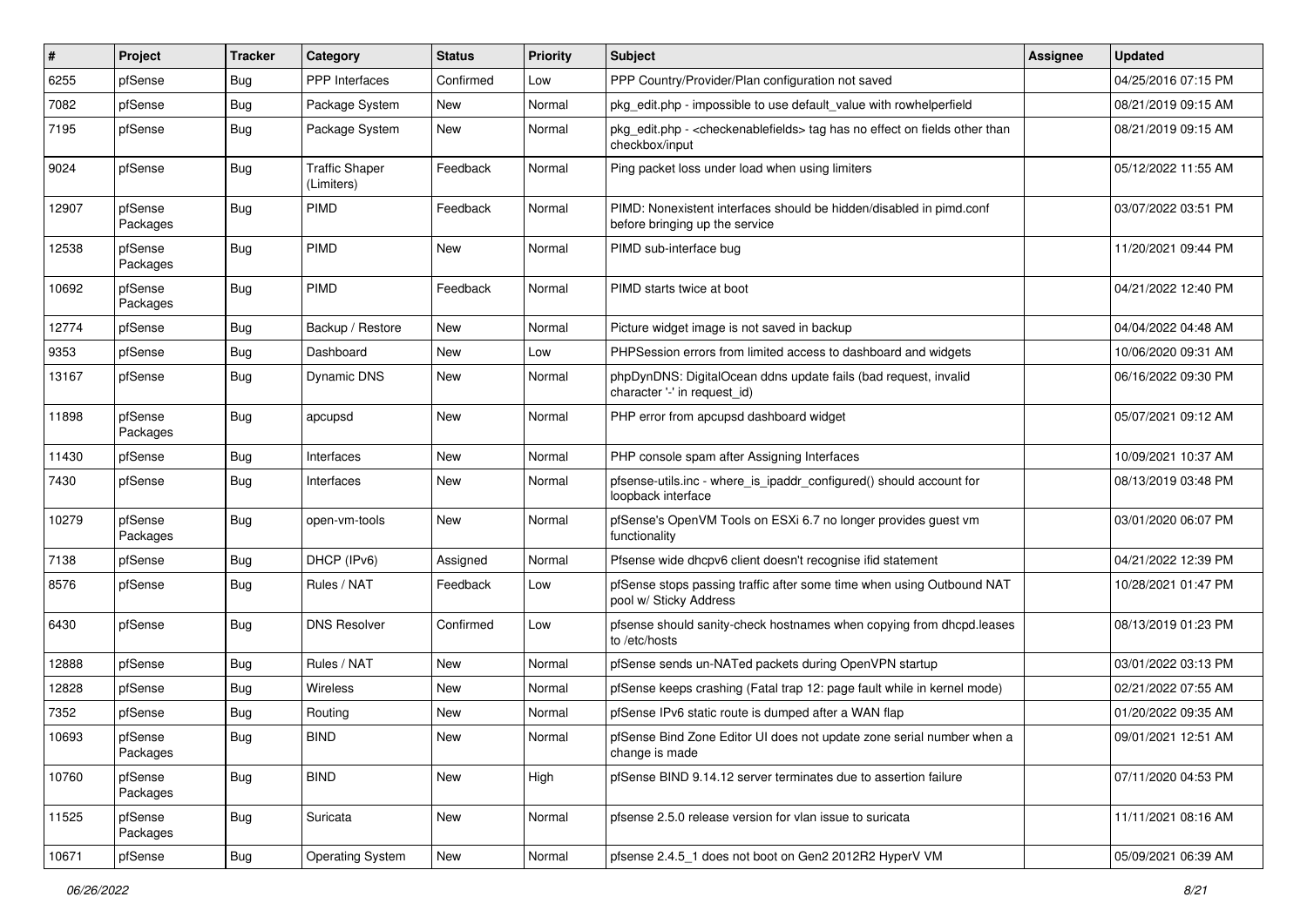| $\sharp$ | <b>Project</b>      | <b>Tracker</b> | Category                     | <b>Status</b> | <b>Priority</b> | <b>Subject</b>                                                                                                         | Assignee | Updated             |
|----------|---------------------|----------------|------------------------------|---------------|-----------------|------------------------------------------------------------------------------------------------------------------------|----------|---------------------|
| 6521     | pfSense<br>Packages | Bug            | squidguard                   | New           | Normal          | pfsense 2.3.1 squidguard -> Groups ACL -> Target Rules List missing                                                    |          | 06/25/2016 10:49 PM |
| 6471     | pfSense<br>Packages | Bug            | squidguard                   | <b>New</b>    | Normal          | pfsense 2.3.1 squidguard -> common ACL -> Target Rules List missing                                                    |          | 06/08/2016 06:22 PM |
| 11040    | pfSense<br>Packages | Bug            | pfBlockerNG                  | <b>New</b>    | Normal          | pfb filter core faults when clearing firewall log                                                                      |          | 11/07/2020 01:44 PM |
| 10590    | pfSense<br>Packages | Bug            | pfBlockerNG                  | New           | Normal          | pfBlockerNG: Invalid argument supplied for foreach()                                                                   |          | 05/26/2020 08:22 AM |
| 10278    | pfSense<br>Packages | Bug            | pfBlockerNG                  | New           | Normal          | pfBlockerNG: Formatting issue on DNSBL stats page                                                                      |          | 02/24/2020 01:36 PM |
| 9724     | pfSense<br>Packages | <b>Bug</b>     | pfBlockerNG                  | New           | High            | pfblockerng-firewall-filter-service-will-not-start                                                                     |          | 09/05/2019 06:32 AM |
| 10253    | pfSense<br>Packages | Bug            | pfBlockerNG                  | New           | Normal          | pfblockerng-devel uses user interface for VIP causing issues with other<br>services                                    |          | 02/11/2020 09:17 AM |
| 10252    | pfSense<br>Packages | Bug            | pfBlockerNG                  | <b>New</b>    | High            | pfblockerng-devel                                                                                                      |          | 02/11/2020 05:18 PM |
| 9662     | pfSense<br>Packages | <b>Bug</b>     | pfBlockerNG                  | New           | Normal          | PfblockerNG do not update after pfsense reboot and wait for next cron<br>task                                          |          | 08/20/2019 09:00 AM |
| 12330    | pfSense<br>Packages | Bug            | pfBlockerNG                  | Feedback      | Normal          | pfBlockerNG devel creating invalid NAT rules on boot                                                                   |          | 04/21/2022 12:40 PM |
| 10164    | pfSense<br>Packages | Bug            | pfBlockerNG                  | New           | Normal          | pfBlockerNG dashboard widget position is not maintained when updating                                                  |          | 01/06/2020 10:06 AM |
| 11261    | pfSense<br>Packages | Bug            | pfBlockerNG                  | <b>New</b>    | Normal          | pfBlockerNG ASN numbers in IPv4 (/IPv6) Custom_List generate error(s)<br>'Invalid numeric literal at line 1, column 7" |          | 01/28/2021 08:34 AM |
| 11398    | pfSense<br>Packages | <b>Bug</b>     | pfBlockerNG                  | <b>New</b>    | Normal          | pfBlocker upgrade hangs forever                                                                                        |          | 04/21/2022 12:39 PM |
| 13154    | pfSense<br>Packages | <b>Bug</b>     | pfBlockerNG                  | Confirmed     | Normal          | pfBlocker causing excessive CPU load                                                                                   |          | 06/14/2022 01:14 PM |
| 11184    | pfSense             | Bug            | FreeBSD                      | New           | Normal          | PF: State policy cannot be configurable                                                                                |          | 02/09/2021 02:43 AM |
| 5075     | pfSense             | <b>Bug</b>     | Rules / NAT                  | Confirmed     | Normal          | pf errors that don't return a line number on first line don't file notice                                              |          | 09/01/2015 06:42 PM |
| 3706     | pfSense             | Bug            | User Manager /<br>Privileges | New           | Normal          | Permission order affects default page on limited accounts, but can't<br>reorder                                        |          | 02/06/2016 04:10 AM |
| 12122    | pfSense             | Bug            | Web Interface                | New           | Normal          | Perform greedy actions asychronously                                                                                   |          | 07/10/2021 01:10 PM |
| 9485     | pfSense             | Bug            | User Manager /<br>Privileges | New           | Normal          | password match error on system usermanager causes Group<br>membership to be reset.                                     |          | 04/26/2019 08:52 AM |
| 11770    | pfSense Plus        | <b>Bug</b>     | Hardware / Drivers           | <b>New</b>    | Normal          | Pantech UML295 USB Modem No Longer Functional                                                                          |          | 04/01/2021 11:28 AM |
| 12740    | pfSense             | <b>Bug</b>     | FreeBSD                      | Incomplete    | Normal          | panic: esp_input_cb: Unexpected address family                                                                         |          | 01/27/2022 01:19 PM |
| 11724    | pfSense             | Bug            | Package System               | New           | Normal          | Packages unexpectedly removed when changing update branches                                                            |          | 03/29/2021 08:09 AM |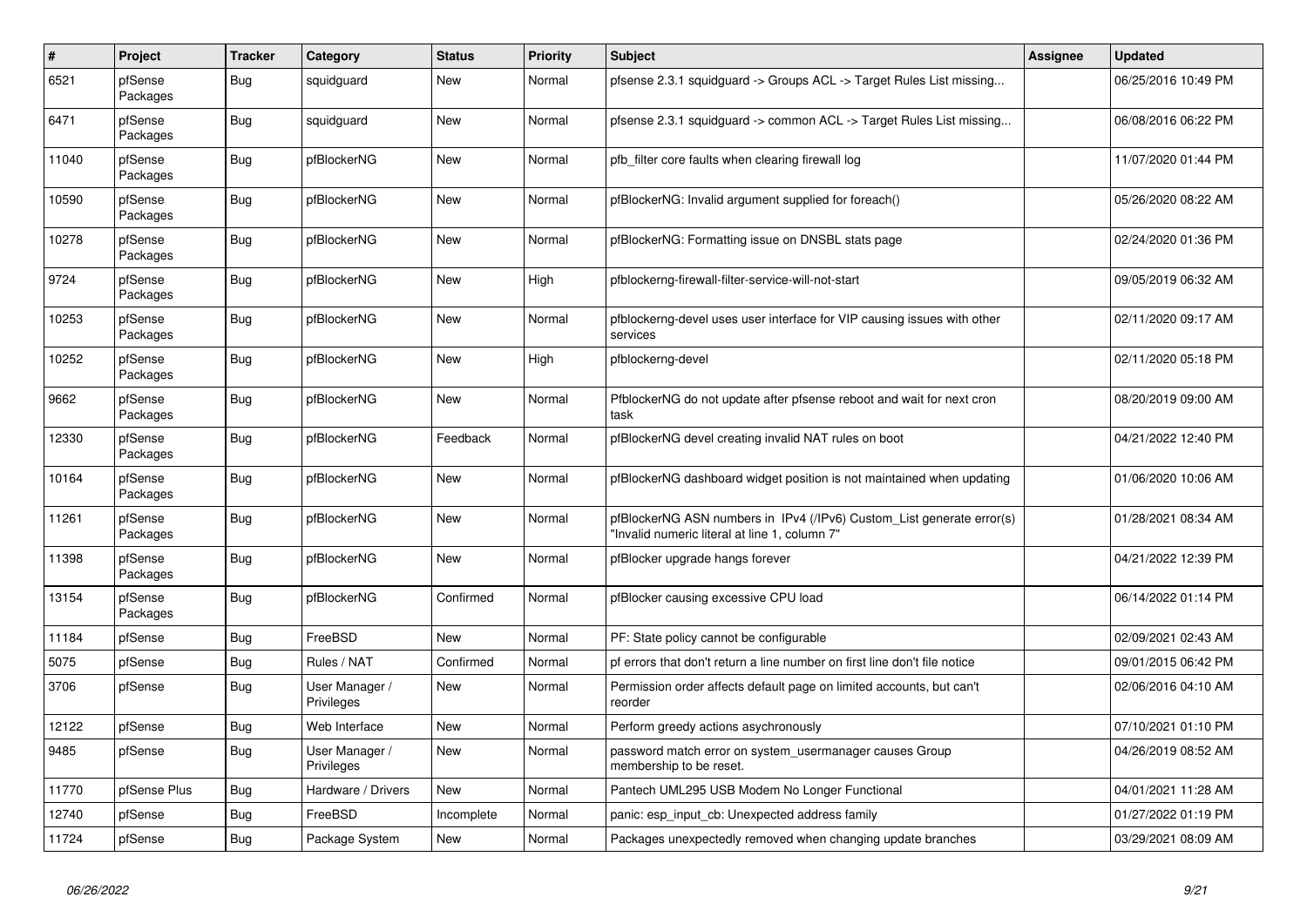| $\#$  | Project             | Tracker    | Category                | <b>Status</b> | <b>Priority</b> | Subject                                                                                                                                                                                         | <b>Assignee</b> | <b>Updated</b>      |
|-------|---------------------|------------|-------------------------|---------------|-----------------|-------------------------------------------------------------------------------------------------------------------------------------------------------------------------------------------------|-----------------|---------------------|
| 5469  | pfSense             | <b>Bug</b> | Package System          | Confirmed     | Low             | package.dtd XSD schema is a piece of pathetic, useless, unmaintained<br>junk                                                                                                                    |                 | 11/22/2015 06:26 AM |
| 7954  | pfSense<br>Packages | Bug        | Squid                   | Confirmed     | Normal          | Package upgrade/reinstall gets stuck on deinstall if the package-provided<br>service is not running                                                                                             |                 | 10/18/2017 12:04 PM |
| 10526 | pfSense<br>Packages | Bug        | pfBlockerNG             | <b>New</b>    | Normal          | Package pfBlockerNG Crashes on Alert view                                                                                                                                                       |                 | 05/04/2020 08:59 AM |
| 9755  | pfSense             | Bug        | Package System          | New           | Very Low        | package description wrong link<br>https://www.freshports.org/security/openvpn-client-export                                                                                                     |                 | 09/13/2019 07:22 AM |
| 13043 | pfSense<br>Packages | <b>Bug</b> | WireGuard               | <b>New</b>    | Normal          | OSPF over Wireguard interface doesn't populate neighbors after reboot                                                                                                                           |                 | 04/11/2022 09:22 AM |
| 12927 | pfSense             | Bug        | OpenVPN                 | New           | Normal          | OpenVPN with OCSP enabled allows connections with revoked<br>certificates                                                                                                                       |                 | 03/24/2022 08:22 AM |
| 11778 | pfSense             | Bug        | OpenVPN                 | <b>New</b>    | Normal          | OpenVPN uses 100% CPU after experiencing packet loss                                                                                                                                            |                 | 02/28/2022 07:38 AM |
| 11541 | pfSense             | Bug        | OpenVPN                 | New           | Normal          | OpenVPN status does not work properly when set to TCP and Concurrent<br>Connections = 1                                                                                                         |                 | 03/02/2021 02:27 PM |
| 13087 | pfSense             | <b>Bug</b> | OpenVPN                 | <b>New</b>    | Normal          | OpenVPN Server: hide WINS servers list when netbios option is<br>unchecked while WINS servers is checked                                                                                        |                 | 04/22/2022 10:29 AM |
| 12563 | pfSense             | Bug        | OpenVPN                 | <b>New</b>    | Normal          | OpenVPN server doesn't support Framed-IPv6-Address RADIUS attribute                                                                                                                             |                 | 12/03/2021 11:19 AM |
| 11715 | pfSense             | Bug        | OpenVPN                 | New           | Normal          | OpenVPN MTU                                                                                                                                                                                     |                 | 03/22/2021 01:35 AM |
| 9183  | pfSense             | <b>Bug</b> | <b>LAGG Interfaces</b>  | New           | Very Low        | OpenVPN Lagg Interface not working after restart or new start                                                                                                                                   |                 | 08/21/2019 11:17 AM |
| 13233 | pfSense Plus        | Bug        | OpenVPN                 | Feedback      | Normal          | OpenVPN DCO connection fails with Auth Digest Algorithm set to SHA512                                                                                                                           |                 | 05/31/2022 03:39 PM |
| 7286  | pfSense             | <b>Bug</b> | <b>OpenVPN</b>          | Incomplete    | Normal          | OpenVPN client is unreliable when you have multiple tunnels                                                                                                                                     |                 | 08/19/2019 03:28 PM |
| 8122  | pfSense             | <b>Bug</b> | OpenVPN                 | New           | Normal          | openvpn client is unable to use OTP (temporary) passwords                                                                                                                                       |                 | 04/16/2018 09:28 AM |
| 9344  | pfSense             | Bug        | Translations            | New           | Normal          | OpenVPN click NCP Algorithms will always go to DH Parameters<br>website(in Chinese-Taiwan)                                                                                                      |                 | 10/21/2021 03:48 AM |
| 12950 | pfSense             | Bug        | Routing                 | <b>New</b>    | Normal          | OpenVPN as default gateway does not get set at boot time                                                                                                                                        |                 | 04/09/2022 05:46 PM |
| 12544 | pfSense             | Bug        | <b>Operating System</b> | New           | Normal          | OpenSSH vulnerabilities                                                                                                                                                                         |                 | 06/25/2022 05:47 PM |
| 13247 | pfSense<br>Packages | Bug        | open-vm-tools           | New           | Low             | Open-VM-Tools service actions do not work                                                                                                                                                       |                 | 06/05/2022 07:09 PM |
| 11641 | pfSense             | Bug        | Interfaces              | <b>New</b>    | Normal          | On xn based interfaces without the VLANMTU flag the first VLAN tag<br>defined does not follow the parent interface MTU settings. All subsequent<br>VLAN tags follow the parent interface's MTU. |                 | 03/09/2021 06:42 PM |
| 5355  | pfSense             | Bug        | <b>IPsec</b>            | New           | High            | on Dynamic WAN IP (DHCP Client) it takes 10 minutes before Phase1<br>reconnects                                                                                                                 |                 | 07/08/2016 10:29 PM |
| 4604  | pfSense             | Bug        | <b>NTPD</b>             | New           | Normal          | NTP time server entries may or may not work, depending upon interfaces<br>selected when configuring NTP service                                                                                 |                 | 12/11/2021 07:59 PM |
| 10370 | pfSense<br>Packages | Bug        | ntop                    | New           | Normal          | ntopng Timeseries not send to InfluxDB                                                                                                                                                          |                 | 03/30/2020 09:42 AM |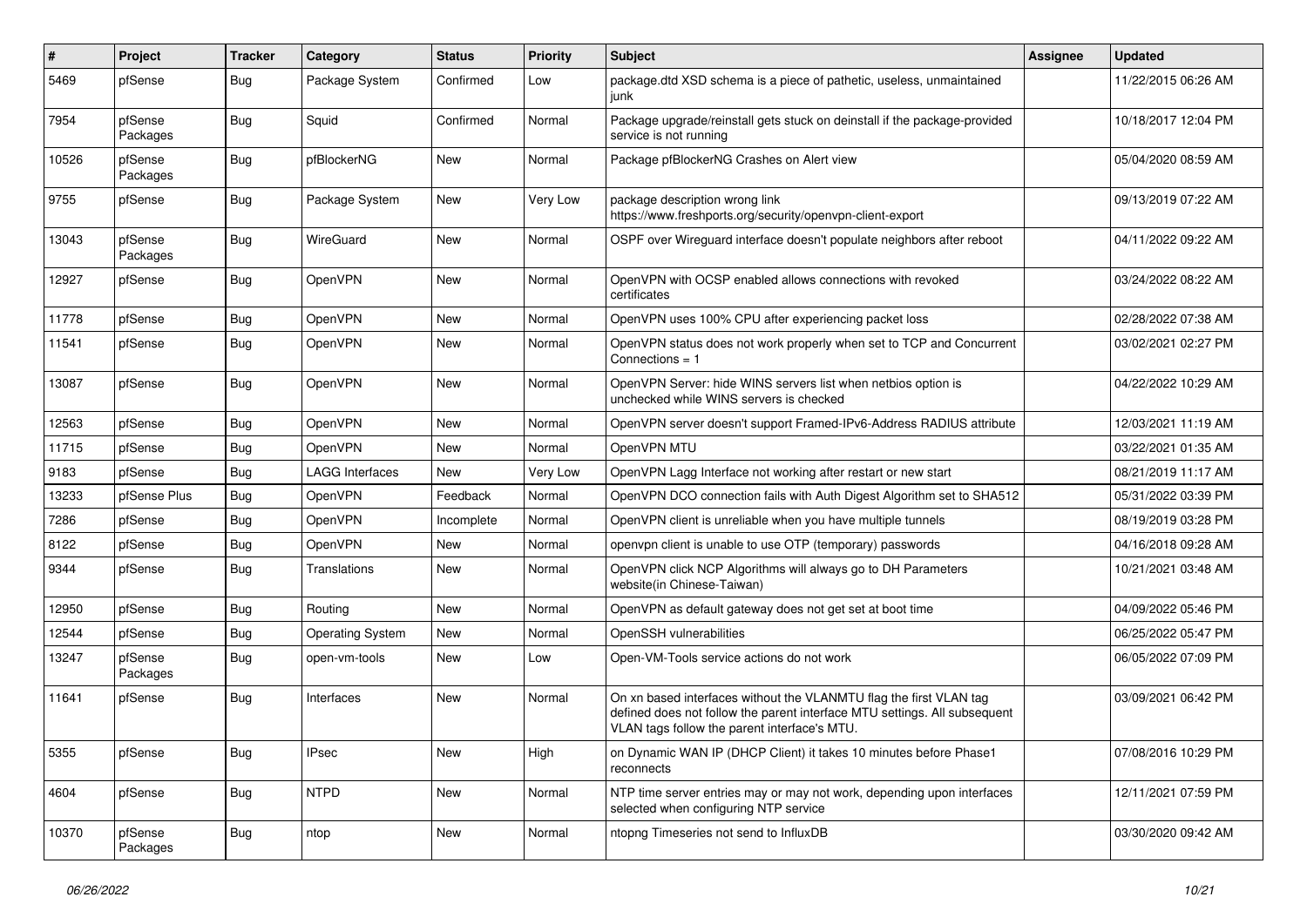| #     | Project             | <b>Tracker</b> | Category              | <b>Status</b> | <b>Priority</b> | <b>Subject</b>                                                                                          | <b>Assignee</b> | <b>Updated</b>      |
|-------|---------------------|----------------|-----------------------|---------------|-----------------|---------------------------------------------------------------------------------------------------------|-----------------|---------------------|
| 12444 | pfSense<br>Packages | <b>Bug</b>     | ntop                  | New           | Normal          | ntopng throws errors when viewing single host                                                           |                 | 10/11/2021 12:39 PM |
| 9143  | pfSense<br>Packages | Bug            | ntop                  | New           | Normal          | ntopng not displaying values in historical correctly                                                    |                 | 11/22/2018 07:24 AM |
| 10783 | pfSense<br>Packages | <b>Bug</b>     | ntop                  | New           | Normal          | NtopNG is very unstable on arm64                                                                        |                 | 07/22/2020 09:07 AM |
| 11530 | pfSense<br>Packages | Bug            | ntop                  | Feedback      | Low             | ntopng 4.2 needs to be updated to 4.3, Bug when accessing a host for<br>details                         |                 | 03/05/2022 08:35 PM |
| 11182 | pfSense<br>Packages | <b>Bug</b>     | <b>NRPE</b>           | <b>New</b>    | Normal          | NRPE in HA syncs the bind IP                                                                            |                 | 12/01/2021 02:15 AM |
| 10690 | pfSense             | <b>Bug</b>     | Installer             | New           | Low             | Not possible to make UFS install on ZFS formatted drive                                                 |                 | 04/21/2022 12:39 PM |
| 3889  | pfSense             | <b>Bug</b>     | <b>XML Parser</b>     | Confirmed     | Low             | Non relevant changes in config.xml                                                                      |                 | 08/13/2019 12:23 PM |
| 11592 | pfSense<br>Packages | <b>Bug</b>     | node exporter         | New           | Normal          | Node exporter can not read system statistics                                                            |                 | 10/15/2021 09:37 PM |
| 1890  | pfSense             | Bug            | Translations          | <b>New</b>    | Normal          | No gettext support in console scripts                                                                   |                 | 08/13/2019 12:24 PM |
| 6823  | pfSense             | Bug            | Interfaces            | <b>New</b>    | Normal          | No connectivity after changing link state to UP                                                         |                 | 04/21/2022 12:39 PM |
| 3358  | pfSense             | Bug            | Package System        | New           | Normal          | new version of <include_file> is not required during reinstall_all</include_file>                       |                 | 12/26/2014 12:13 PM |
| 12853 | pfSense             | Bug            | <b>NAT Reflection</b> | Feedback      | High            | Network Address Translation - Pure NAT pfsense freeze after reboot                                      |                 | 02/22/2022 08:40 AM |
| 12073 | pfSense<br>Packages | Bug            | NET-SNMP              | Feedback      | Normal          | netsnmptrapd.conf syntax is wrong                                                                       |                 | 04/21/2022 12:40 PM |
| 11657 | pfSense             | Bug            | Interfaces            | <b>New</b>    | Normal          | netmap_ring_reinit error                                                                                |                 | 03/18/2021 10:32 PM |
| 8804  | pfSense             | <b>Bug</b>     | <b>PPP</b> Interfaces | New           | Normal          | Netgate SG-1000 PPPoE Keepalives not prioritized, internet drops                                        |                 | 08/20/2019 10:06 AM |
| 11970 | pfSense<br>Packages | Bug            | Coreboot              | New           | Normal          | Netgate Firmware Upgrade Doesn't Work on XG-2758                                                        |                 | 04/21/2022 12:39 PM |
| 11610 | pfSense<br>Packages | Bug            | NET-SNMP              | <b>New</b>    | Normal          | NET-SNMP is not setting the correct permissions on AgentX                                               |                 | 06/28/2021 07:54 AM |
| 10990 | pfSense<br>Packages | <b>Bug</b>     | <b>NET-SNMP</b>       | Feedback      | Normal          | net-snmp IPv6 listen address needs to be wrapped in square brackets                                     |                 | 03/19/2021 05:09 AM |
| 7848  | pfSense             | Bug            | <b>Diagnostics</b>    | <b>New</b>    | Low             | NDP Table Sort by Expiration Error                                                                      |                 | 08/26/2019 02:56 PM |
| 9179  | pfSense             | Bug            | <b>NAT Reflection</b> | <b>New</b>    | Normal          | NAT reflection fix implemented for #8604 is causing WebUI and XMLRPC<br>to fail on slave                |                 | 03/27/2020 08:01 PM |
| 2042  | pfSense             | Bug            | <b>NAT Reflection</b> | Confirmed     | Low             | NAT reflection doesn't apply to self-initiated traffic                                                  |                 | 01/21/2021 10:38 PM |
| 8233  | pfSense             | <b>Bug</b>     | <b>NAT Reflection</b> | New           | Very Low        | NAT reflection back to originating host broken when using FQDN-based<br>IP aliases                      |                 | 08/21/2019 10:53 AM |
| 9504  | pfSense             | <b>Bug</b>     | Dynamic DNS           | New           | Normal          | Multiple Dynamic DNS update notifications for the same interface, not<br>differentiated by the hostname |                 | 05/07/2019 07:46 AM |
| 12823 | pfSense             | <b>Bug</b>     | DHCP (IPv6)           | <b>New</b>    | Normal          | Multiple DHCP6 WAN connections PPPoE interface 'defached' status                                        |                 | 02/18/2022 05:39 AM |
| 8113  | pfSense             | <b>Bug</b>     | Interfaces            | New           | Normal          | MTU setting on bridge, openvpn clients ignored                                                          |                 | 12/31/2021 05:55 PM |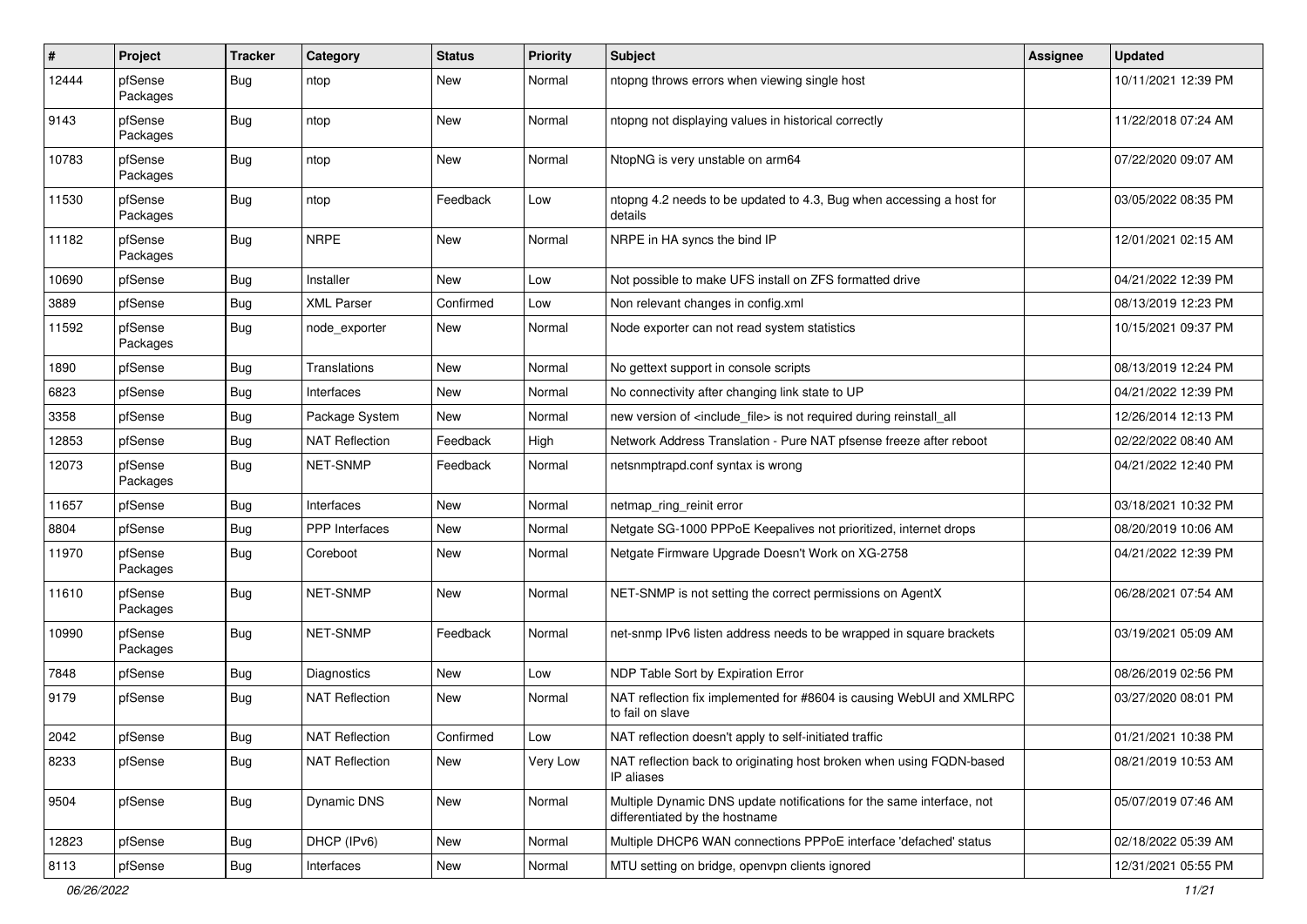| $\#$  | Project             | <b>Tracker</b> | Category                                 | <b>Status</b> | <b>Priority</b> | <b>Subject</b>                                                                                       | <b>Assignee</b> | <b>Updated</b>      |
|-------|---------------------|----------------|------------------------------------------|---------------|-----------------|------------------------------------------------------------------------------------------------------|-----------------|---------------------|
| 9698  | pfSense             | <b>Bug</b>     | <b>RRD Graphs</b>                        | New           | Normal          | Monitoring graphs do not retain state after auto-refresh                                             |                 | 08/26/2019 02:09 AM |
| 11731 | pfSense             | Bug            | Hardware / Drivers                       | <b>New</b>    | Normal          | Missing support for Realtek USB NICs                                                                 |                 | 03/30/2021 04:32 AM |
| 13202 | pfSense<br>Packages | Bug            | pfBlockerNG                              | <b>New</b>    | Normal          | Missing Protocols on IP Feed Groups Advanced Inbound/Outbound<br>Firewall Rule settings              |                 | 05/23/2022 08:58 AM |
| 8846  | pfSense             | Bug            | Gateways                                 | <b>New</b>    | Low             | Misleading gateway error message adding/editing static routes using a<br>disabled interface          |                 | 08/21/2019 11:29 AM |
| 6926  | pfSense             | Bug            | UPnP/NAT-PMP                             | New           | Normal          | Miniupnp advertising expired IPv6 address                                                            |                 | 01/15/2022 08:29 PM |
| 7238  | pfSense             | Bug            | Web Interface                            | <b>New</b>    | Normal          | Menu layout broken when using "Hostname in Menu" with long hostnames                                 |                 | 02/21/2017 07:01 AM |
| 6055  | pfSense             | Bug            | Package System                           | Confirmed     | Low             | Menu items may remain from packages no longer installed                                              |                 | 06/18/2021 08:46 PM |
| 12095 | pfSense             | Bug            | Authentication                           | New           | Normal          | Memory leak in pcscd                                                                                 |                 | 06/01/2022 01:01 PM |
| 9094  | pfSense             | Bug            | Hardware / Drivers                       | Assigned      | Normal          | MBT console settings are not forced to video console                                                 |                 | 11/07/2018 10:23 AM |
| 12938 | pfSense             | Bug            | IPv6 Router<br>Advertisements<br>(RADVD) | <b>New</b>    | Normal          | MaxRtrAdvInterval would allow stale DNS servers to be deleted faster                                 |                 | 03/12/2022 09:37 AM |
| 12033 | pfSense<br>Packages | Bug            | pfBlockerNG                              | <b>New</b>    | Normal          | maxmindb and sqlite3 modules not found                                                               |                 | 10/01/2021 04:42 AM |
| 13076 | pfSense             | Bug            | Gateway Monitoring                       | <b>New</b>    | Normal          | Marking a gateway as down does not affect IPsec entries using gateway<br>groups                      |                 | 06/03/2022 10:32 AM |
| 13003 | pfSense             | Bug            | Hardware / Drivers                       | <b>New</b>    | Normal          | Malicious Driver Detection event on ixl driver                                                       |                 | 06/25/2022 05:00 PM |
| 8502  | pfSense             | Bug            | Web Interface                            | Confirmed     | Low             | main (top) menu items do not drop down in some cases                                                 |                 | 07/06/2020 02:39 PM |
| 13053 | pfSense<br>Packages | Bug            | <b>ACME</b>                              | <b>New</b>    | Normal          | LoopiaAPI error handling                                                                             |                 | 05/05/2022 10:58 AM |
| 12734 | pfSense             | <b>Bug</b>     | Web Interface                            | Incomplete    | Low             | Long hostname breaks DHCP leases layout                                                              |                 | 01/31/2022 01:03 PM |
| 6481  | pfSense             | Bug            | <b>IPsec</b>                             | <b>New</b>    | Normal          | loading EAP_RADIUS method failed                                                                     |                 | 03/24/2020 04:25 PM |
| 11412 | pfSense             | Bug            | Interfaces                               | New           | Normal          | LLDPD Package Doesn't Work with Switchports                                                          |                 | 02/12/2021 08:12 PM |
| 10502 | pfSense<br>Packages | <b>Bug</b>     | lldpd                                    | In Progress   | Normal          | LLDP spamming errors on Netgate XG-7100                                                              |                 | 04/21/2022 12:39 PM |
| 1848  | pfSense             | <b>Bug</b>     | <b>Traffic Shaper</b><br>(Limiters)      | Confirmed     | Normal          | Limiters after policy routing has taken place do not behave correctly                                |                 | 10/25/2014 09:18 PM |
| 12084 | pfSense<br>Packages | Bug            | <b>FRR</b>                               | New           | Normal          | libfrr.so.0 error on SG-1100                                                                         |                 | 06/26/2021 08:22 AM |
| 12283 | pfSense             | <b>Bug</b>     | Authentication                           | New           | Normal          | LDAP/RADIUS authentication servers configuration does not allow source<br>IP address to be specified |                 | 08/20/2021 01:15 AM |
| 12726 | pfSense             | <b>Bug</b>     | Authentication                           | New           | Normal          | LDAP select container button auto populate                                                           |                 | 01/25/2022 01:48 PM |
| 11509 | pfSense<br>Packages | Bug            | <b>LCDProc</b>                           | New           | Low             | LCD package - not starting at boot - stop and start in Status Window not<br>possible                 |                 | 02/23/2021 10:55 AM |
| 10271 | pfSense             | Bug            | Web Interface                            | New           | Normal          | Large number of VLAN/LANs make "Interfaces" menu hard to access                                      |                 | 02/20/2020 04:46 AM |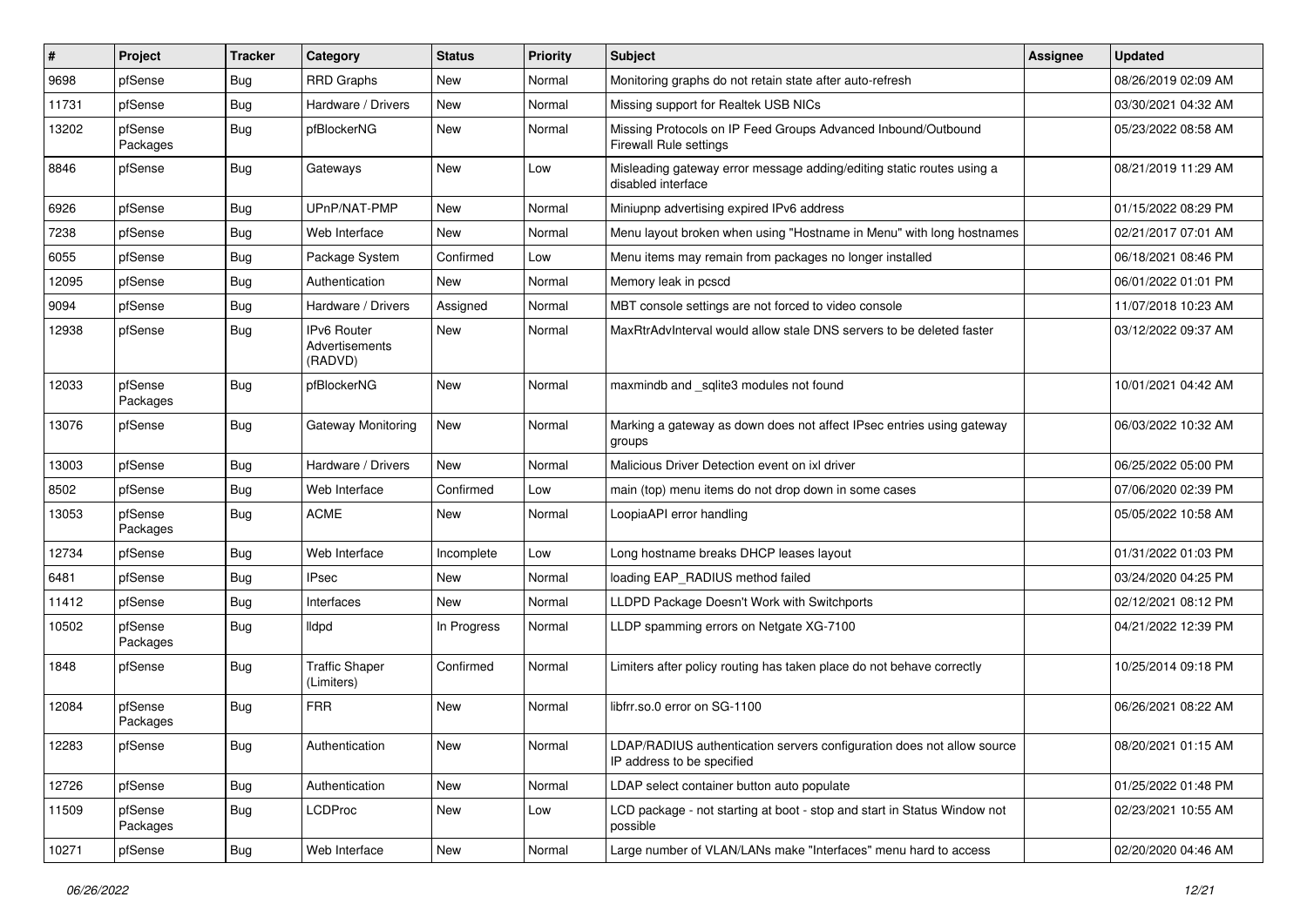| #     | Project             | <b>Tracker</b> | Category                                 | <b>Status</b> | <b>Priority</b> | <b>Subject</b>                                                                                                                                                                | <b>Assignee</b> | <b>Updated</b>      |
|-------|---------------------|----------------|------------------------------------------|---------------|-----------------|-------------------------------------------------------------------------------------------------------------------------------------------------------------------------------|-----------------|---------------------|
| 3962  | pfSense<br>Packages | Bug            | ladvd                                    | Confirmed     | Normal          | LADVD interface handling issues with lagg and bridge                                                                                                                          |                 | 12/05/2016 01:59 PM |
| 11761 | pfSense             | Bug            | L <sub>2</sub> TP                        | New           | Normal          | L2TP/IPsec VPN : PPP LCP negotiation occurs before user authentication                                                                                                        |                 | 03/31/2021 04:52 AM |
| 1667  | pfSense             | <b>Bug</b>     | L <sub>2</sub> TP                        | New           | Normal          | L2TP server does not respond properly from a CARP VIP                                                                                                                         |                 | 12/11/2021 07:43 PM |
| 11556 | pfSense             | Bug            | Rules / NAT                              | New           | Normal          | Kill all states associated with a NAT address                                                                                                                                 |                 | 03/19/2021 10:29 AM |
| 10544 | pfSense             | Bug            | User Manager /<br>Privileges             | New           | Normal          | It's not possible to add a user to group operator using the gui                                                                                                               |                 | 04/21/2022 12:39 PM |
| 8401  | pfSense             | Bug            | Installer                                | <b>New</b>    | Normal          | Issues related to keys representing alphabetic characters specific to<br>Scandinavian languages and to some other keys.                                                       |                 | 03/30/2018 11:06 AM |
| 11848 | pfSense<br>Packages | Bug            | Squid                                    | New           | Normal          | Issue with squid cache download speed                                                                                                                                         |                 | 04/23/2021 09:30 PM |
| 7040  | pfSense             | Bug            | Interfaces                               | New           | Normal          | Issue when disabling an interface                                                                                                                                             |                 | 12/26/2016 02:56 AM |
| 7788  | pfSense             | Bug            | Dashboard                                | New           | Low             | Irregular updating of widgets like cpu/uptime on system widget.                                                                                                               |                 | 08/21/2019 09:03 AM |
| 9136  | pfSense             | <b>Bug</b>     | DHCP (IPv6)                              | New           | High            | IPv6 Tracking Interfaces Lose IPv6 Address in Certain Cases                                                                                                                   |                 | 04/21/2022 12:39 PM |
| 8158  | pfSense             | Bug            | Interfaces                               | <b>New</b>    | High            | IPv6 Track Interface issue with more than one WAN-Gateway and a<br>number of internal interfaces at least track interface from one interface<br>does not work on regular base |                 | 12/03/2017 09:00 AM |
| 6541  | pfSense             | <b>Bug</b>     | IPv6 Router<br>Advertisements<br>(RADVD) | <b>New</b>    | Normal          | IPv6 RAs always include on-link prefix; clients may not use DHCPv6<br>managed addresses                                                                                       |                 | 08/13/2019 03:23 PM |
| 9295  | pfSense             | Bug            | <b>PPPoE Server</b>                      | <b>New</b>    | Very High       | IPv6 PD does not work with PPPOE (Server & Client)                                                                                                                            |                 | 05/15/2022 10:53 AM |
| 3326  | pfSense             | <b>Bug</b>     | PPP Interfaces                           | New           | Normal          | IPv6 only PPPoE connection                                                                                                                                                    |                 | 11/18/2013 09:37 AM |
| 6011  | pfSense             | Bug            | Web Interface                            | Confirmed     | Low             | IPv6 link local fails HTTP REFERER check                                                                                                                                      |                 | 09/04/2016 09:57 AM |
| 12421 | pfSense             | Bug            | Rules / NAT                              | New           | Normal          | IPV6 limiter bug                                                                                                                                                              |                 | 10/02/2021 08:44 AM |
| 9837  | pfSense             | <b>Bug</b>     | Interfaces                               | New           | Very Low        | ipv6 is not completely disabled on the interfaces                                                                                                                             |                 | 10/24/2019 01:16 AM |
| 7303  | pfSense             | Bug            | IPv6 Router<br>Advertisements<br>(RADVD) | New           | Normal          | ipv6 connectivity lost on pfSense reboot                                                                                                                                      |                 | 08/20/2019 12:23 PM |
| 9650  | pfSense             | Bug            | Gateways                                 | New           | Normal          | IPv6 connection drops (ir-)regular on Kabelvodafone (German cable<br>ISP)                                                                                                     |                 | 07/27/2019 07:14 AM |
| 6289  | pfSense             | Bug            | Interfaces                               | New           | Normal          | IPv6 address not given to track6 interfaces on create                                                                                                                         |                 | 12/30/2021 04:17 AM |
| 12822 | pfSense<br>Packages | Bug            | pfBlockerNG                              | New           | Normal          | IPv4 Source ASN format not working                                                                                                                                            |                 | 02/18/2022 10:47 AM |
| 8686  | pfSense             | <b>Bug</b>     | <b>IPsec</b>                             | New           | Normal          | IPsec VTI: Assigned interface firewall rules are never parsed                                                                                                                 |                 | 02/10/2021 12:15 PM |
| 6668  | pfSense             | Bug            | <b>IPsec</b>                             | Feedback      | Normal          | IPSec tunnel + L2TP/IPSec VPN - wrong PSK chosen by pfSense                                                                                                                   |                 | 09/21/2019 02:07 AM |
| 7420  | pfSense             | <b>Bug</b>     | <b>IPsec</b>                             | New           | Normal          | ipsec status freezing                                                                                                                                                         |                 | 02/13/2020 09:09 AM |
| 6370  | pfSense             | Bug            | <b>IPsec</b>                             | Confirmed     | Normal          | IPSEC bound to WAN gateway group and Dynamic DNS doesn't to fail<br>back tunnel to WAN on DDNS update                                                                         |                 | 08/31/2021 07:38 AM |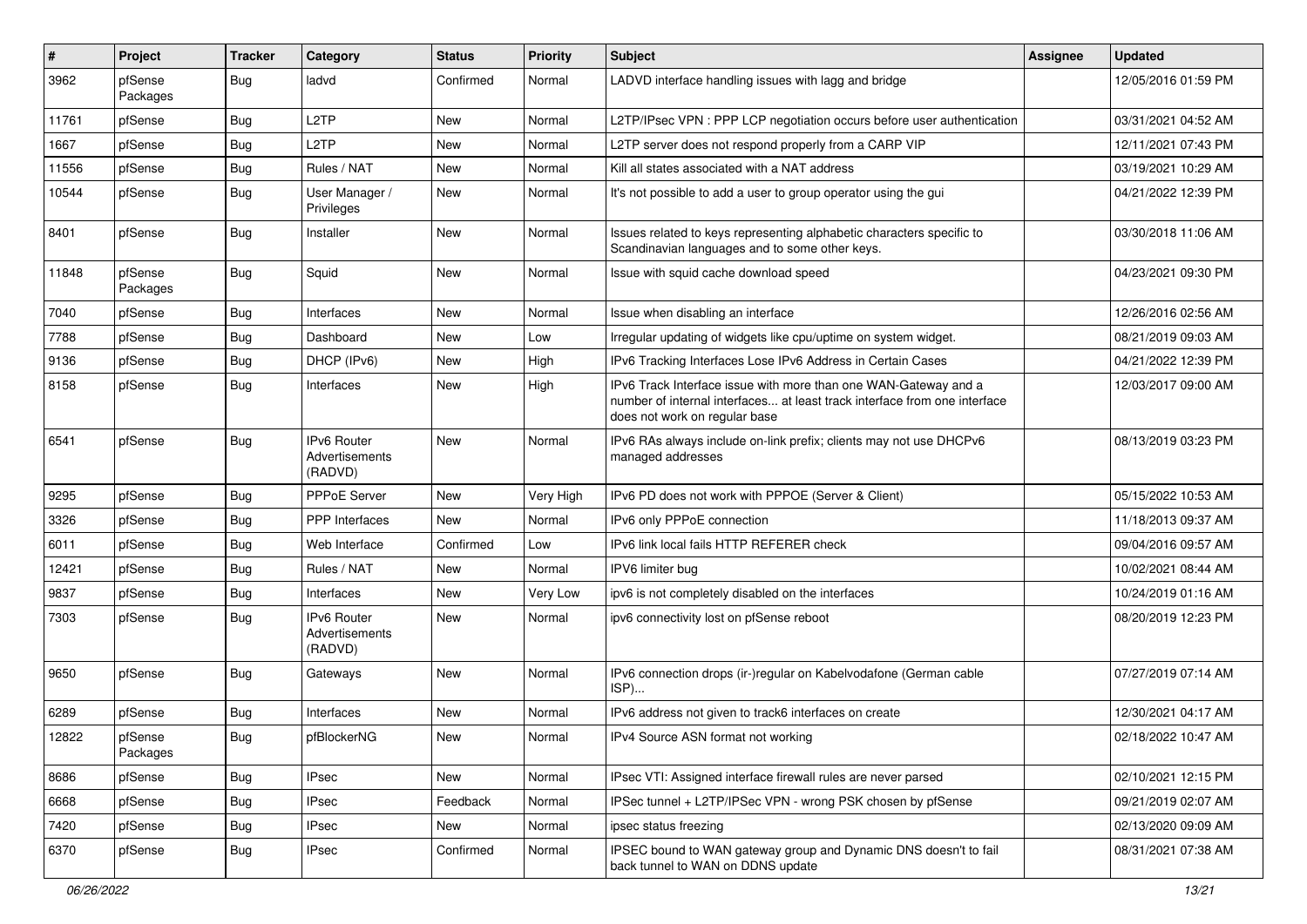| #     | Project             | <b>Tracker</b> | Category                        | <b>Status</b>                 | <b>Priority</b> | <b>Subject</b>                                                                                          | <b>Assignee</b> | <b>Updated</b>      |
|-------|---------------------|----------------|---------------------------------|-------------------------------|-----------------|---------------------------------------------------------------------------------------------------------|-----------------|---------------------|
| 13000 | pfSense             | Bug            | <b>IPsec</b>                    | New                           | Low             | IPsec AES-GCM encryption algorithm "Key Length" field should be<br>labeled "ICV Length"                 |                 | 03/30/2022 07:40 AM |
| 4474  | pfSense             | Bug            | Package System                  | Confirmed                     | Normal          | IP address change triggers reload of all packages                                                       |                 | 02/13/2017 07:21 AM |
| 7857  | pfSense             | Bug            | Dashboard                       | New                           | Very Low        | Interfaces Widget U/I fails to wrap IPV6 addresses when the string is too<br>wide for the widget        |                 | 08/13/2019 09:15 AM |
| 3411  | pfSense             | Bug            | Dashboard                       | <b>New</b>                    | Low             | Interfaces and statistics dashboard widgets very slow with large numbers<br>of interfaces               |                 | 01/24/2014 02:09 AM |
| 7113  | pfSense             | Bug            | Dashboard                       | <b>New</b>                    | Normal          | Interface name in Traffic Graphs                                                                        |                 | 12/31/2021 05:40 PM |
| 8882  | pfSense             | Bug            | Interfaces                      | Incomplete                    | Normal          | Interface assignments lost on reboot                                                                    |                 | 02/17/2022 02:24 PM |
| 10577 | pfSense             | Bug            | Hardware / Drivers              | Feedback                      | Normal          | intel x553 (c3000 chipset) loading x520 driver                                                          |                 | 05/28/2020 03:59 AM |
| 4740  | pfSense             | <b>Bug</b>     | <b>Wireless</b>                 | New                           | Normal          | Intel wireless kernel panic in infrastructure mode with WPA                                             |                 | 11/13/2020 08:38 AM |
| 12259 | pfSense             | Bug            | <b>Operating System</b>         | New                           | Normal          | Intel em NICs Suffering Performance Degradation on FreeBSD12                                            |                 | 02/25/2022 09:28 PM |
| 12607 | pfSense Plus        | Bug            | Hardware / Drivers              | <b>New</b>                    | High            | Instability with Snort Inline with AWS Instances                                                        |                 | 01/10/2022 09:03 PM |
| 13261 | pfSense<br>Packages | Bug            | sudo                            | Feedback                      | Normal          | Input validation rejects empty "sudo" command list, but GUI text says it<br>can be empty                |                 | 06/24/2022 02:50 PM |
| 11777 | pfSense<br>Packages | Bug            | Unbound                         | <b>New</b>                    | Very Low        | Input validation prevents DNS Resolver from being disabled                                              |                 | 04/05/2021 05:51 PM |
| 13158 | pfSense             | Bug            | Web Interface                   | <b>New</b>                    | Normal          | Input validation error when applying limiter changes                                                    |                 | 05/14/2022 05:32 PM |
| 11174 | pfSense             | Bug            | <b>Traffic Shaper</b><br>(ALTQ) | Feedback                      | Normal          | Incorrect traffic shaping on pppoe interface                                                            |                 | 12/21/2020 11:21 PM |
| 11717 | pfSense             | <b>Bug</b>     | Rules / NAT                     | New                           | Normal          | Incorrect port forwarding rules if Destination port alias is not equal to<br>Redirect target port alias |                 | 03/22/2021 06:06 AM |
| 5413  | pfSense             | Bug            | <b>DNS Resolver</b>             | Confirmed                     | High            | Incorrect Handling of Unbound Resolver [service restarts, cache loss,<br>DNS service interruption]      |                 | 06/19/2022 11:11 PM |
| 13295 | pfSense             | Bug            | Gateway Monitoring              | <b>Pull Request</b><br>Review | Normal          | Incorrect function parameters for "get_dpinger_status()" call in<br>`gwlb.inc``                         |                 | 06/24/2022 07:25 AM |
| 8500  | pfSense             | Bug            | <b>Dynamic DNS</b>              | <b>New</b>                    | Low             | Incorrect categorization of status/info messages from phpDynDNS                                         |                 | 08/16/2019 12:50 PM |
| 7402  | pfSense             | Bug            | Web Interface                   | <b>New</b>                    | Normal          | Inconsistent use of htmlentities validation checks                                                      |                 | 03/21/2017 08:58 AM |
| 10952 | pfSense             | Bug            | Rules / NAT                     | <b>New</b>                    | Low             | Inconsistency in Subnet Defaults Between Firewall Rules and Interface<br><b>Address Assignments</b>     |                 | 10/09/2020 12:50 PM |
| 9035  | pfSense             | Bug            | Rules / NAT                     | <b>New</b>                    | Normal          | Inactive Interfaces are Hidden in Firewall Rules                                                        |                 | 08/14/2019 12:39 PM |
| 5091  | pfSense             | <b>Bug</b>     | Rules / NAT                     | Confirmed                     | Very Low        | In rule creation destination ports fields (from and to) are too small to read<br>ports aliases names    |                 | 01/07/2020 07:48 AM |
| 11730 | pfSense             | <b>Bug</b>     | Web Interface                   | New                           | Normal          | Improve visibility of option selections in dark themes                                                  |                 | 03/25/2021 09:38 PM |
| 12751 | pfSense<br>Packages | <b>Bug</b>     | <b>FRR</b>                      | New                           | Normal          | Improve FRR route restoration after gateway events                                                      |                 | 02/06/2022 11:07 PM |
| 12875 | pfSense             | <b>Bug</b>     | Package System                  | New                           | Normal          | Import zabbix-agent6 and zabbix-proxy6 from FreeBSD Ports                                               |                 | 05/28/2022 06:50 PM |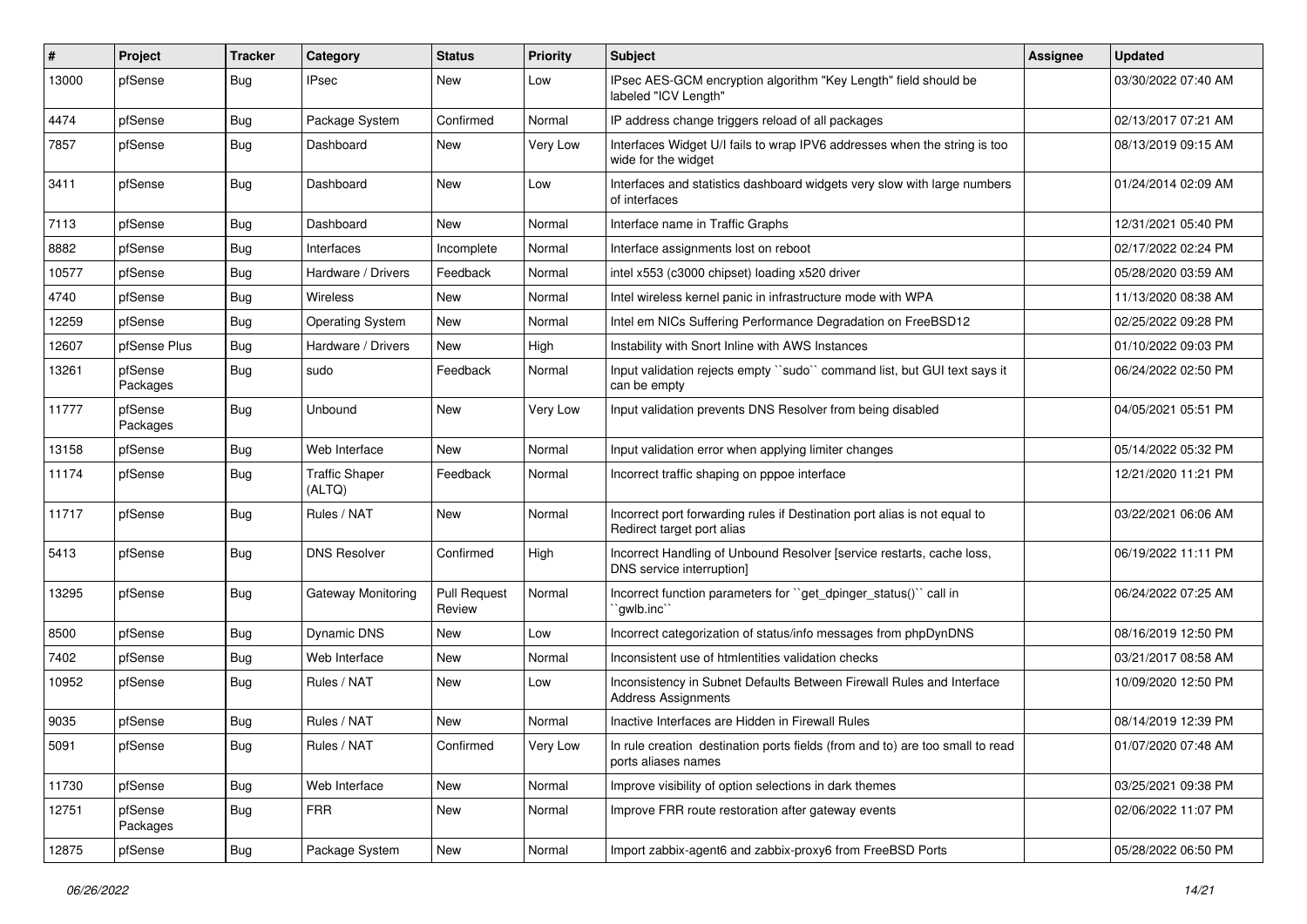| $\vert$ # | Project             | <b>Tracker</b> | Category                        | <b>Status</b> | <b>Priority</b> | <b>Subject</b>                                                                                   | <b>Assignee</b> | <b>Updated</b>      |
|-----------|---------------------|----------------|---------------------------------|---------------|-----------------|--------------------------------------------------------------------------------------------------|-----------------|---------------------|
| 8711      | pfSense             | <b>Bug</b>     | <b>IGMP Proxy</b>               | New           | Normal          | igmpproxy with PPPoE Interfaces                                                                  |                 | 07/28/2018 09:21 AM |
| 9338      | pfSense             | Bug            | <b>IGMP Proxy</b>               | <b>New</b>    | Normal          | igmpproxy ignoring downstream vlan interface                                                     |                 | 02/22/2019 03:48 AM |
| 3382      | pfSense             | <b>Bug</b>     | <b>IGMP Proxy</b>               | <b>New</b>    | Normal          | IGMPPROXY fails with more than 32 interfaces                                                     |                 | 07/12/2016 11:01 PM |
| 2335      | pfSense             | <b>Bug</b>     | <b>Operating System</b>         | New           | Normal          | IGMPProxy and CARP Results in System Instability Upon Reboot                                     |                 | 07/19/2014 10:25 PM |
| 13277     | pfSense             | <b>Bug</b>     | <b>IGMP Proxy</b>               | <b>New</b>    | Normal          | IGMP Proxy webConfigurator Page Always Produces Error                                            |                 | 06/16/2022 07:50 PM |
| 13276     | pfSense             | Bug            | <b>IGMP Proxy</b>               | <b>New</b>    | Normal          | IGMP Proxy Error Message for Logging Links to System Log Instead of<br>Routing Log               |                 | 06/16/2022 07:48 PM |
| 10150     | pfSense             | <b>Bug</b>     | <b>IGMP Proxy</b>               | New           | Normal          | IGMP Proxy does not scale to hundreds of streams                                                 |                 | 01/03/2020 02:56 AM |
| 9486      | pfSense<br>Packages | Bug            | softflowd                       | New           | Very Low        | ifindex values used for softflowd are incorrect                                                  |                 | 08/14/2019 02:30 PM |
| 6398      | pfSense             | <b>Bug</b>     | Configuration<br>Backend        | <b>New</b>    | Normal          | If config cannot be loaded due to corruption or bug, it isn't handled<br>gracefully (just stops) |                 | 08/13/2019 01:23 PM |
| 7665      | pfSense             | <b>Bug</b>     | Aliases / Tables                | <b>New</b>    | Normal          | Host range validation for Aliases is not strict enough                                           |                 | 08/21/2019 11:01 AM |
| 13180     | pfSense<br>Packages | Bug            | pfBlockerNG                     | New           | High            | High CPU Utilization with pfb_filterlsince PfBlockerNG update to devel<br>$3.1.0\_4$             |                 | 06/14/2022 08:00 AM |
| 9079      | pfSense<br>Packages | <b>Bug</b>     | ntop                            | New           | Normal          | High CPU usage of ntopng even during IDLE and no network traffic                                 |                 | 12/16/2018 02:40 PM |
| 2308      | pfSense             | Bug            | <b>Traffic Shaper</b><br>(ALTQ) | New           | Normal          | HFSC WebUI doesn't check for "Bandwidth" setting                                                 |                 | 12/04/2012 07:12 PM |
| 5887      | pfSense             | Bug            | Interfaces                      | Confirmed     | Normal          | hardware_offloading_applyflags sets/unsets most values when already set<br>correctly             |                 | 07/06/2016 03:31 PM |
| 8438      | pfSense<br>Packages | <b>Bug</b>     | haproxy                         | <b>New</b>    | High            | haproxy: can't use ACL for cert with http-response actions                                       |                 | 05/24/2018 01:12 PM |
| 13098     | pfSense<br>Packages | Bug            | haproxy                         | Feedback      | Low             | HAProxy Virtual IP broken link under Frontend setup                                              |                 | 04/27/2022 08:35 AM |
| 6784      | pfSense<br>Packages | <b>Bug</b>     | haproxy                         | <b>New</b>    | Normal          | HAProxy version .48 will not use URL Table Alias for front end listener                          |                 | 02/18/2019 05:32 PM |
| 8902      | pfSense<br>Packages | Bug            | haproxy                         | <b>New</b>    | Normal          | HAproxy package not use custom DNS for lookup on apply new config                                |                 | 09/16/2018 08:16 AM |
| 7462      | pfSense<br>Packages | <b>Bug</b>     | haproxy                         | New           | Normal          | HAproxy not rebinding properly after WAN DHCP IP change                                          |                 | 01/11/2018 09:15 AM |
| 9247      | pfSense<br>Packages | Bug            | haproxy                         | New           | Low             | HAProxy multiple server selection on stats pages doesn't work                                    |                 | 01/02/2019 04:44 PM |
| 9261      | pfSense<br>Packages | Bug            | haproxy                         | New           | Normal          | haproxy GUI failure                                                                              |                 | 01/08/2019 12:41 PM |
| 9500      | pfSense<br>Packages | <b>Bug</b>     | haproxy                         | New           | Normal          | HAproxy does not delete non-applicable action config                                             |                 | 01/18/2022 06:28 AM |
| 11000     | pfSense<br>Packages | Bug            | haproxy                         | New           | Very Low        | haproxy deprecated trick suggested                                                               |                 | 12/23/2020 02:55 PM |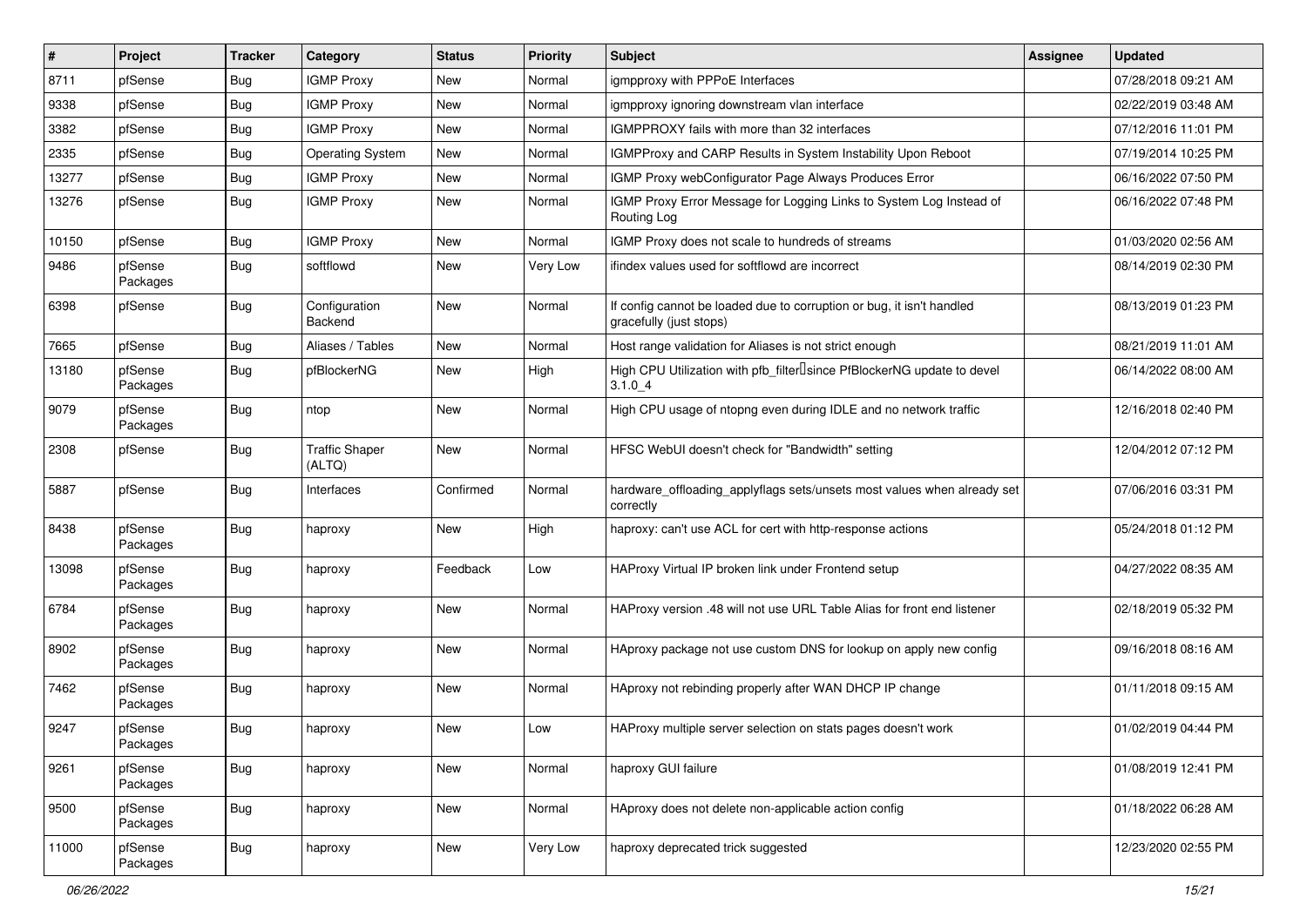| #     | Project             | <b>Tracker</b> | Category                 | <b>Status</b>                 | <b>Priority</b> | Subject                                                                        | <b>Assignee</b> | <b>Updated</b>      |
|-------|---------------------|----------------|--------------------------|-------------------------------|-----------------|--------------------------------------------------------------------------------|-----------------|---------------------|
| 12249 | pfSense             | Bug            | Backup / Restore         | New                           | Normal          | HAProxy causing failed ACB backups                                             |                 | 11/15/2021 11:58 PM |
| 7039  | pfSense<br>Packages | Bug            | haproxy                  | Feedback                      | Normal          | HAProxy backend configuration does not handle intermediate CAs<br>properly     |                 | 04/21/2022 12:40 PM |
| 11036 | pfSense<br>Packages | Bug            | haproxy                  | New                           | Normal          | <b>HAproxy ACL</b>                                                             |                 | 02/11/2022 11:27 AM |
| 13022 | pfSense<br>Packages | Bug            | haproxy                  | Feedback                      | Normal          | HAProxy - Sub Frontends ignore Client verification CA certificates             |                 | 04/06/2022 12:55 PM |
| 6861  | pfSense<br>Packages | Bug            | haproxy                  | <b>New</b>                    | Normal          | Ha-Proxy duplicated backend used in place of original backend                  |                 | 02/18/2019 05:30 PM |
| 11666 | pfSense             | Bug            | Logging                  | New                           | Normal          | GUI Firewall log search not parsing filter.log beyond hard coded limit         |                 | 03/12/2021 11:38 AM |
| 12483 | pfSense             | Bug            | Configuration<br>Backend | New                           | Normal          | GUI creates inconsistent config.xml                                            |                 | 10/23/2021 06:48 AM |
| 11992 | pfSense             | Bug            | Virtual IP Addresses     | Confirmed                     | High            | GRE Tunnel - Does not work with a virtual IP as endpoint                       |                 | 06/04/2021 01:16 AM |
| 11872 | pfSense             | Bug            | Interfaces               | New                           | Normal          | gif interfaces reporting incorrect traffic counters                            |                 | 12/30/2021 04:00 AM |
| 7821  | pfSense             | Bug            | DHCP (IPv6)              | <b>New</b>                    | Normal          | GIF does not support broadcast                                                 |                 | 08/29/2017 10:50 AM |
| 7289  | pfSense             | Bug            | Certificates             | <b>New</b>                    | Low             | Generating 4096bit Certificate                                                 |                 | 08/14/2019 09:56 AM |
| 8343  | pfSense             | <b>Bug</b>     | Gateways                 | New                           | Normal          | Gateway Routes (Default Routes) not removed in Kernel when removed<br>from GUI |                 | 05/14/2020 01:22 AM |
| 3312  | pfSense             | Bug            | <b>IPsec</b>             | New                           | Normal          | Gateway on IPsec rules is not functional in pf                                 |                 | 01/28/2020 10:09 PM |
| 11960 | pfSense             | Bug            | Gateway Monitoring       | Feedback                      | Normal          | Gateway Monitoring Traffic Goes Out Default Gateway                            |                 | 12/20/2021 05:43 AM |
| 11158 | pfSense<br>Packages | Bug            | <b>FRR</b>               | New                           | High            | <b>FRR Prefix Lists</b>                                                        |                 | 12/30/2020 04:55 PM |
| 11835 | pfSense<br>Packages | Bug            | <b>FRR</b>               | <b>New</b>                    | Normal          | FRR OSPF redistributed connected routes disappearing                           |                 | 04/22/2021 07:11 AM |
| 11936 | pfSense<br>Packages | Bug            | <b>FRR</b>               | Incomplete                    | High            | FRR does not connect BGP when using password                                   |                 | 05/19/2021 08:12 AM |
| 11377 | pfSense<br>Packages | Bug            | <b>FRR</b>               | <b>Pull Request</b><br>Review | Normal          | <b>FRR</b> deinstall                                                           |                 | 03/10/2021 08:21 AM |
| 11650 | pfSense<br>Packages | Bug            | <b>FRR</b>               | New                           | Very Low        | FRR configuration broken on restore of manually edited FRR config<br>sections  |                 | 03/10/2021 08:50 AM |
| 12951 | pfSense<br>Packages | Bug            | <b>FRR</b>               | Feedback                      | Normal          | FRR cannot remove IPv6 routes                                                  |                 | 03/22/2022 09:24 PM |
| 11841 | pfSense<br>Packages | Bug            | <b>FRR</b>               | New                           | Normal          | FRR access lists default bahavior changed to permit by default                 |                 | 04/22/2021 09:52 AM |
| 10516 | pfSense<br>Packages | Bug            | <b>FRR</b>               | New                           | Normal          | FRR Access list                                                                |                 | 12/06/2020 11:02 PM |
| 10935 | pfSense<br>Packages | <b>Bug</b>     | <b>FRR</b>               | New                           | Normal          | FRR 0.6.7-6 - BGPD service recycled IPv6 without Route Map                     |                 | 12/30/2020 05:00 PM |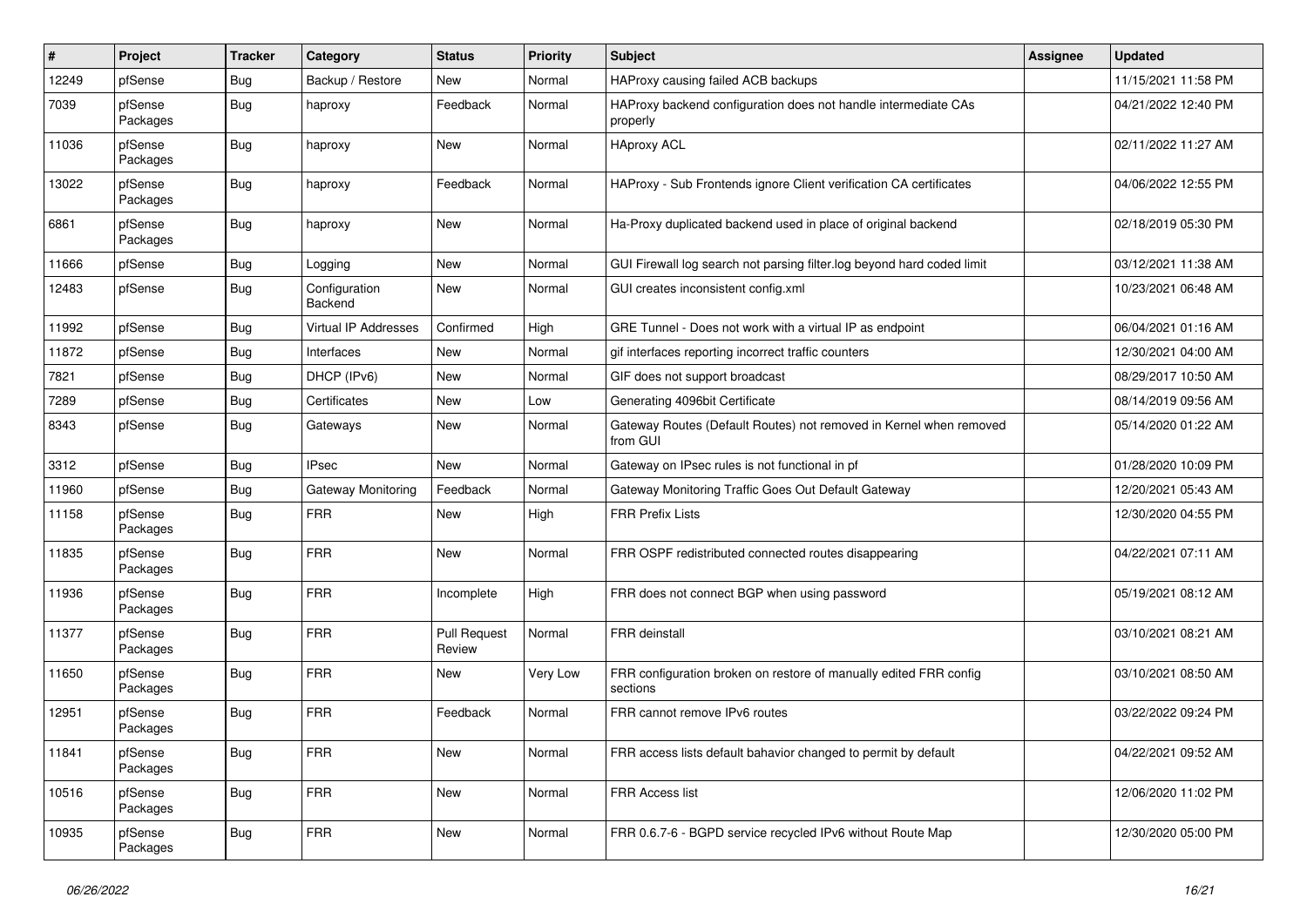| $\sharp$ | Project             | <b>Tracker</b>   | Category                        | <b>Status</b> | <b>Priority</b> | <b>Subject</b>                                                                                                                                                           | <b>Assignee</b> | <b>Updated</b>      |
|----------|---------------------|------------------|---------------------------------|---------------|-----------------|--------------------------------------------------------------------------------------------------------------------------------------------------------------------------|-----------------|---------------------|
| 12126    | pfSense<br>Packages | Bug              | FreeRADIUS                      | New           | Normal          | freeradius3 0.15.7 31                                                                                                                                                    |                 | 10/11/2021 08:21 AM |
| 12742    | pfSense<br>Packages | <b>Bug</b>       | FreeRADIUS                      | Feedback      | Normal          | freeRADIUS virtual-server-default: modules dailycounter, monthlycounter,<br>noreset counter, expire on login in authorize section prevent virtual server<br>from loading |                 | 03/01/2022 12:45 PM |
| 11802    | pfSense<br>Packages | Bug              | FreeRADIUS                      | <b>New</b>    | Normal          | FreeRADIUS sync                                                                                                                                                          |                 | 05/10/2021 04:18 AM |
| 12982    | pfSense<br>Packages | <b>Bug</b>       | FreeRADIUS                      | <b>New</b>    | Normal          | FreeRadius RadReply table entries missing from pf                                                                                                                        |                 | 06/19/2022 05:38 PM |
| 10695    | pfSense<br>Packages | Bug              | FreeRADIUS                      | New           | Normal          | FreeRadius Accounting skipping MBs after reboot due to power down                                                                                                        |                 | 06/24/2020 04:49 AM |
| 8513     | pfSense<br>Packages | <b>Bug</b>       | FreeRADIUS                      | New           | High            | Freeradius 3.x Idap problem                                                                                                                                              |                 | 02/18/2019 05:22 PM |
| 8589     | pfSense<br>Packages | <b>Bug</b>       | FreeRADIUS                      | <b>New</b>    | Normal          | FreeRadius 0.15.5 2 ignoring tunnelled-reply=no                                                                                                                          |                 | 02/18/2019 03:40 PM |
| 11522    | pfSense<br>Packages | <b>Bug</b>       | Zabbix                          | New           | Normal          | fping6 error                                                                                                                                                             |                 | 02/24/2021 07:13 AM |
| 8752     | pfSense<br>Packages | Bug              | squidguard                      | New           | Normal          | For SquidGuard in "Common ACL" menu "Target Rules List" "access"<br>option always stays with default value '---' for my Target category                                  |                 | 08/06/2018 05:53 AM |
| 6627     | pfSense             | <b>Bug</b>       | Rules / NAT                     | <b>New</b>    | Normal          | floating tab match rules ignore quick action so should be removed                                                                                                        |                 | 07/18/2016 02:15 PM |
| 13046    | pfSense             | Bug              | Rules / NAT                     | <b>New</b>    | Normal          | Floating rule applied to IPv6 interface with a SLAAC DHCPv6 gateway<br>reports error on boot                                                                             |                 | 04/11/2022 09:50 AM |
| 10503    | pfSense<br>Packages | <b>Bug</b>       | <b>FRR</b>                      | <b>New</b>    | Normal          | Flapping any GW in multi-WAN influences restating all IPsec tunnels in<br>FRR which leads to dropping all IPsec VTI static routes and related BGP<br>issues              |                 | 05/08/2020 07:51 PM |
| 11232    | pfSense             | <b>Bug</b>       | <b>Operating System</b>         | <b>New</b>    | Normal          | Fix pfSense_fsync                                                                                                                                                        |                 | 01/08/2021 08:53 AM |
| 13051    | pfSense             | <b>Bug</b>       | <b>Traffic Shaper</b><br>(ALTQ) | New           | Normal          | Firewall traffic shaper by interface selection unknow                                                                                                                    |                 | 04/12/2022 07:03 AM |
| 7373     | pfSense             | <b>Bug</b>       | Rules / NAT                     | <b>New</b>    | Normal          | Firewall schedules GUI needs to be redone from scratch                                                                                                                   |                 | 08/21/2019 08:56 AM |
| 13144    | pfSense             | Bug              | Rules / NAT                     | <b>New</b>    | Very Low        | Firewall rule entries can get out of sync when entries are deleted while<br>other administrators are editing entries simultaneously                                      |                 | 05/10/2022 07:26 AM |
| 11566    | pfSense             | Bug              | Web Interface                   | <b>New</b>    | Low             | Firewall Maximum Table Entries "default size" is whatever is entered                                                                                                     |                 | 02/27/2021 10:01 AM |
| 10701    | pfSense             | Bug              | Web Interface                   | New           | Very Low        | Firewall Log too wide with Rule Description Column                                                                                                                       |                 | 06/25/2020 07:36 AM |
| 12857    | pfSense             | Bug              | Gateways                        | New           | Normal          | Firewall gateway goes away when making changes to Bridge0 device                                                                                                         |                 | 02/27/2022 11:20 AM |
| 13045    | pfSense<br>Packages | <b>Bug</b>       | WireGuard                       | New           | Normal          | Firewall floating rules ignore WireGuard traffic                                                                                                                         |                 | 04/11/2022 09:40 AM |
| 12667    | pfSense<br>Packages | <b>Bug</b>       | WireGuard                       | New           | Normal          | Firewall Crashed After Upgrading Wireguard                                                                                                                               |                 | 01/07/2022 09:18 AM |
| 10493    | pfSense             | <sub>I</sub> Bug | <b>IPsec</b>                    | New           | Normal          | filter_get_vpns_list() issues                                                                                                                                            |                 | 05/06/2020 01:07 AM |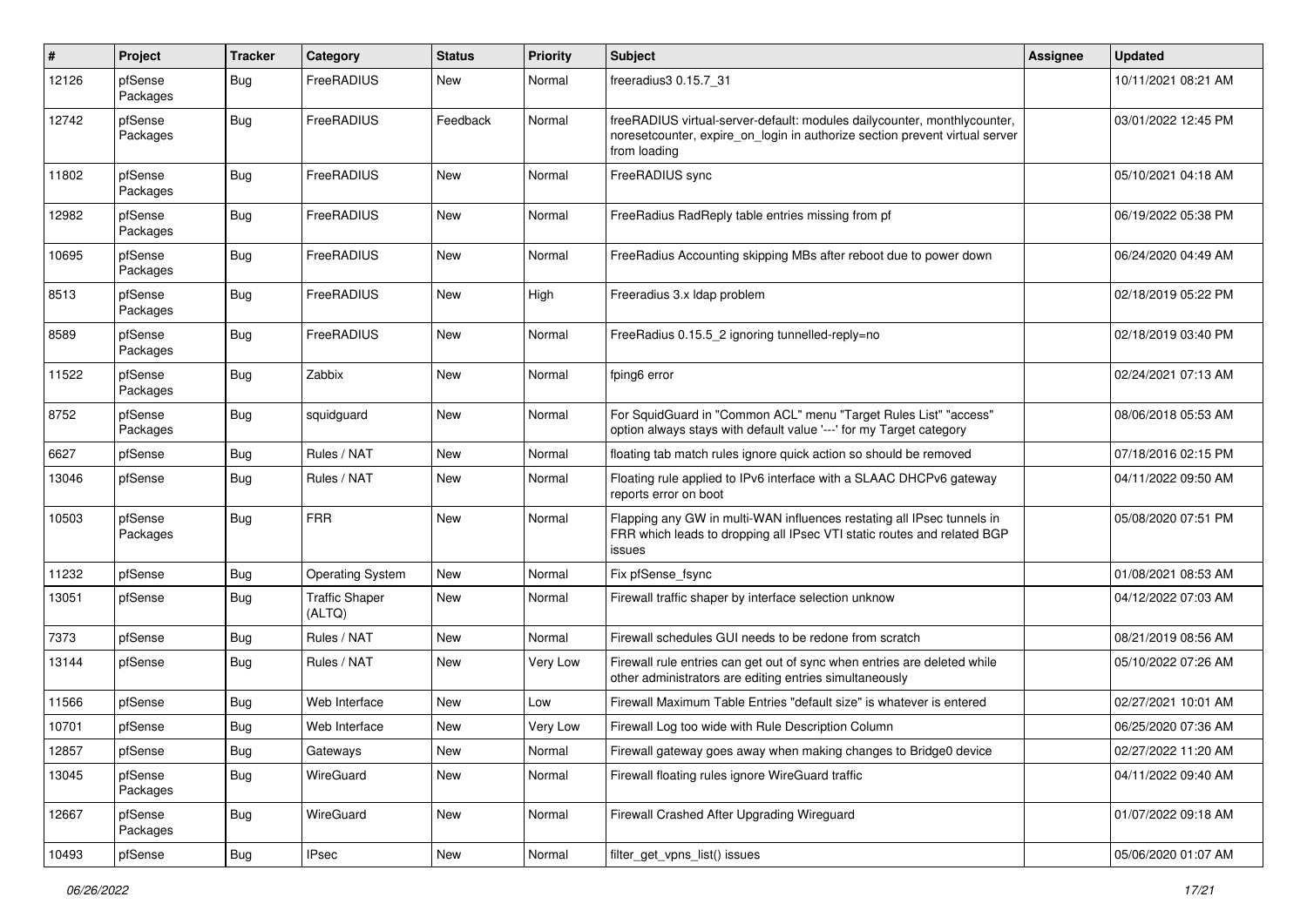| $\#$  | Project             | <b>Tracker</b> | Category                        | <b>Status</b> | <b>Priority</b> | <b>Subject</b>                                                                                            | Assignee | <b>Updated</b>      |
|-------|---------------------|----------------|---------------------------------|---------------|-----------------|-----------------------------------------------------------------------------------------------------------|----------|---------------------|
| 12056 | pfSense             | <b>Bug</b>     | Logging                         | New           | Normal          | Filterlog says "Unknown Option %u"                                                                        |          | 06/18/2021 05:51 AM |
| 13067 | pfSense             | <b>Bug</b>     | <b>FilterDNS</b>                | <b>New</b>    | Normal          | filterdns resolve interval is twice the intended value                                                    |          | 04/17/2022 07:45 PM |
| 5658  | pfSense             | <b>Bug</b>     | <b>Captive Portal</b>           | Confirmed     | Low             | Files with the same name cannot be uploaded to multiple captive portal<br>zones                           |          | 12/18/2015 07:19 PM |
| 11235 | pfSense<br>Packages | Bug            | Filer                           | New           | Normal          | Filer run script when "state" unchanged                                                                   |          | 01/08/2021 07:24 AM |
| 10426 | pfSense<br>Packages | <b>Bug</b>     | Filer                           | Feedback      | Normal          | Filer must validate that File name is unig                                                                |          | 04/20/2022 11:02 AM |
| 12519 | pfSense             | Bug            | Authentication                  | <b>New</b>    | Normal          | Fail authentication using special character in password via the LDAP<br>connector                         |          | 11/12/2021 07:39 AM |
| 9241  | pfSense             | Bug            | Interfaces                      | New           | Normal          | Ethernet link cycles up/down if "auto-negotiate" is explicitly selected in<br>interface configuration     |          | 12/31/2018 08:36 PM |
| 9690  | pfSense             | Bug            | Interfaces                      | <b>New</b>    | Normal          | Ethernet flow control should be disabled by default                                                       |          | 08/19/2019 06:45 PM |
| 8004  | pfSense             | Bug            | <b>NAT Reflection</b>           | New           | Normal          | Error notice for a deleted NAT that had a RULE or an existing NAT which<br>is claimed to have no NAT port |          | 10/24/2017 06:39 PM |
| 13068 | pfSense             | Bug            | Aliases / Tables                | <b>New</b>    | Normal          | Error loading rules when URL Table IPs content is empty                                                   |          | 04/17/2022 09:07 PM |
| 13280 | pfSense             | Bug            | Unknown                         | <b>New</b>    | Normal          | Entries duplicated in /boot/loader.conf                                                                   |          | 06/19/2022 11:11 AM |
| 7977  | pfSense             | <b>Bug</b>     | Translations                    | <b>New</b>    | Normal          | English text shown in stead of translated text (Routing - Gateway groups -<br>edit)                       |          | 08/21/2019 11:28 AM |
| 13288 | pfSense             | Bug            | Configuration<br>Backend        | <b>New</b>    | Normal          | Encode FreeRADIUS Custom Options                                                                          |          | 06/20/2022 10:36 AM |
| 11414 | pfSense<br>Packages | Bug            | pfBlockerNG                     | <b>New</b>    | Normal          | Enabling feed "Public_DNS4_all" breaks some Google services                                               |          | 02/13/2021 02:46 AM |
| 8050  | pfSense             | <b>Bug</b>     | Interfaces                      | New           | High            | Enabling bridge while interfaces have link freezes console                                                |          | 11/03/2017 04:38 PM |
| 8570  | pfSense             | Bug            | <b>XML Parser</b>               | <b>New</b>    | Normal          | Empty (dn)shaper config gets populated with newline                                                       |          | 08/20/2019 02:45 PM |
| 13224 | pfSense             | <b>Bug</b>     | <b>Notifications</b>            | <b>New</b>    | Normal          | Email notification flood when UPS (NUT) and WAN send notifications                                        |          | 05/27/2022 01:58 AM |
| 3465  | pfSense             | Bug            | <b>Traffic Shaper</b><br>(ALTQ) | <b>New</b>    | Normal          | Editing Traffic Shaper queues causes status queues.php error                                              |          | 02/19/2014 01:53 AM |
| 12705 | pfSense             | <b>Bug</b>     | <b>IPsec</b>                    | Incomplete    | Normal          | ECDSA certificate does not work for IPSec VPN phase 1                                                     |          | 01/24/2022 03:22 PM |
| 11980 | pfSense<br>Packages | <b>Bug</b>     | FreeRADIUS                      | Feedback      | Normal          | EAP does not work with SQL backend                                                                        |          | 07/21/2021 07:24 AM |
| 9805  | pfSense             | <b>Bug</b>     | <b>Dynamic DNS</b>              | <b>New</b>    | Normal          | dynDNS cloudflare multiple entries                                                                        |          | 10/02/2019 04:51 PM |
| 9664  | pfSense             | <b>Bug</b>     | <b>Dynamic DNS</b>              | New           | Normal          | DynDNS and Dual-wan problem with CloudFlare (works with No-Ip)                                            |          | 08/03/2019 10:00 AM |
| 13240 | pfSense             | Bug            | Rules / NAT                     | New           | Normal          | Dynamic NPt entry UI has a couple quirks                                                                  |          | 06/02/2022 09:32 PM |
| 7551  | pfSense             | <b>Bug</b>     | Rules / NAT                     | <b>New</b>    | Normal          | Dynamic IPsec endpoints not added to rule set after WAN down/up                                           |          | 05/16/2017 02:26 PM |
| 6493  | pfSense             | Bug            | Web Interface                   | Confirmed     | Normal          | Dynamic DNS clients slow page load                                                                        |          | 06/17/2016 03:43 AM |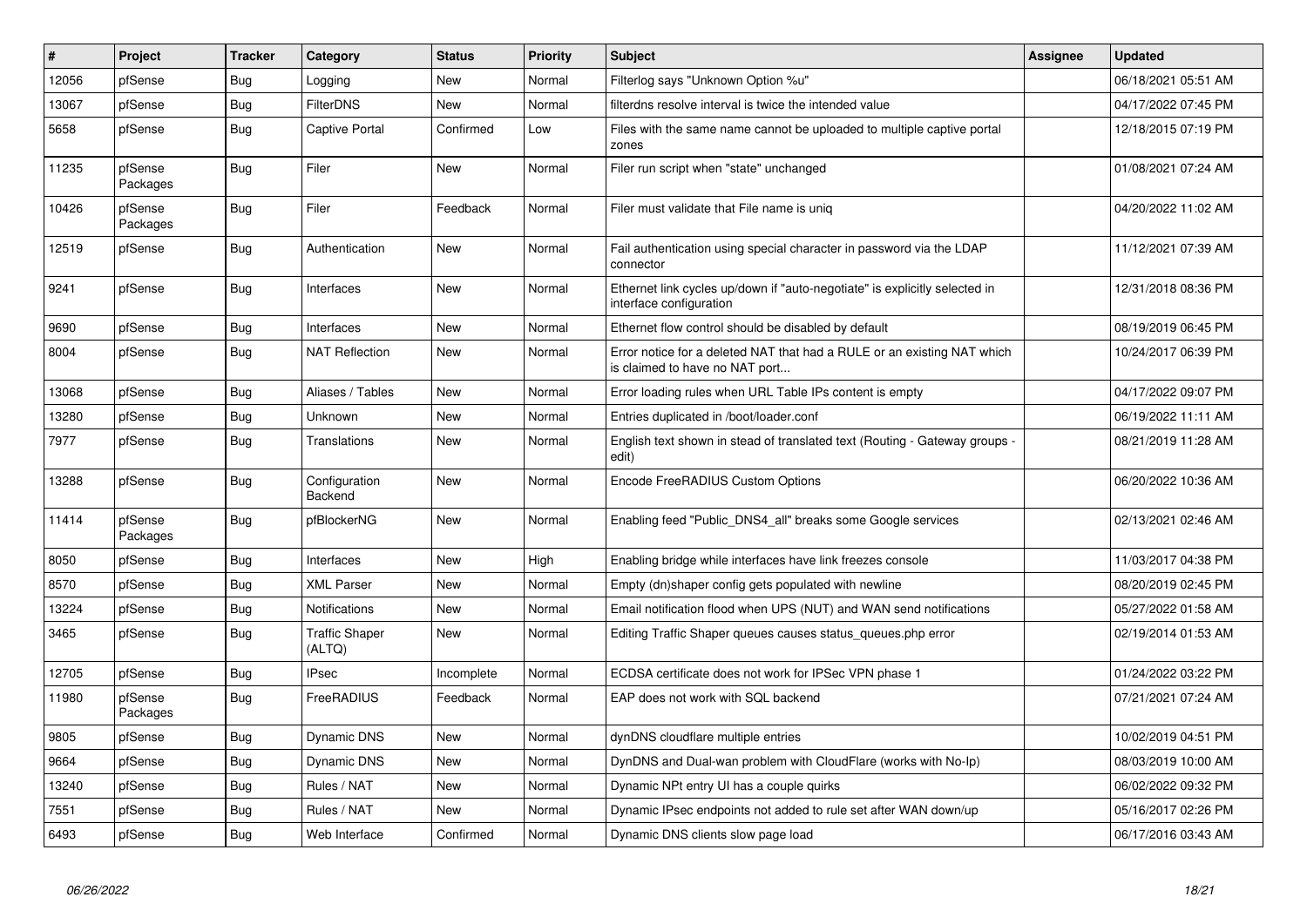| $\vert$ # | Project             | <b>Tracker</b> | Category                            | <b>Status</b> | <b>Priority</b> | <b>Subject</b>                                                                                    | <b>Assignee</b> | <b>Updated</b>      |
|-----------|---------------------|----------------|-------------------------------------|---------------|-----------------|---------------------------------------------------------------------------------------------------|-----------------|---------------------|
| 8432      | pfSense             | Bug            | <b>Dynamic DNS</b>                  | New           | Normal          | Dynamic DNS Client gives an error that it can't find IPv6 address when<br>WAN interface is a LAGG |                 | 09/17/2020 05:23 AM |
| 12894     | pfSense Plus        | <b>Bug</b>     | Certificates                        | <b>New</b>    | Low             | duplicating freshly created certificates through refreshing                                       |                 | 03/03/2022 02:35 PM |
| 12829     | pfSense             | Bug            | <b>Traffic Shaper</b><br>(Limiters) | Feedback      | Normal          | Dummynet kernel module fails to load after upgrade.                                               |                 | 03/17/2022 09:26 AM |
| 13267     | pfSense             | <b>Bug</b>     | OpenVPN                             | New           | Normal          | dpinger continues to run on OpenVPN gateway after OpenVPN service is<br>stopped.                  |                 | 06/12/2022 02:49 PM |
| 11147     | pfSense             | Bug            | <b>Dynamic DNS</b>                  | <b>New</b>    | Normal          | Domeneshop DynDNS IPv4 and IPv6                                                                   |                 | 12/09/2020 11:47 PM |
| 12414     | pfSense<br>Packages | Bug            | pfBlockerNG                         | Feedback      | Normal          | DNSBL SafeSearch page displays input validation error if DoH / DoT<br>blocking is not enabled     |                 | 12/30/2021 02:49 PM |
| 7453      | pfSense<br>Packages | <b>Bug</b>     | <b>ACME</b>                         | New           | Normal          | DNS-ovh need to save or display consumer key                                                      |                 | 04/06/2017 10:54 AM |
| 13254     | pfSense             | Bug            | <b>DNS Resolver</b>                 | New           | Normal          | DNS resolver does not update "unbound.conf" file during link down<br>events                       |                 | 06/08/2022 07:55 AM |
| 2367      | pfSense             | Bug            | Rules / NAT                         | New           | Normal          | display negate rules in firewall_rules.php and evaluate when added                                |                 | 05/07/2012 06:11 PM |
| 7314      | pfSense             | Bug            | <b>RRD Graphs</b>                   | New           | Low             | Discrepancy in ntp monitoring view                                                                |                 | 02/24/2017 08:37 PM |
| 7476      | pfSense             | <b>Bug</b>     | Logging                             | New           | Normal          | Dirty buffer used to build log messages?                                                          |                 | 04/17/2017 09:51 PM |
| 7589      | pfSense             | Bug            | Diagnostics                         | New           | Normal          | diag edit.php old print info box                                                                  |                 | 05/20/2017 05:02 PM |
| 7590      | pfSense             | <b>Bug</b>     | <b>Diagnostics</b>                  | New           | Normal          | diag edit do not save when nothing to sae (in directory browse view)                              |                 | 05/20/2017 05:04 PM |
| 9343      | pfSense             | <b>Bug</b>     | DHCP (IPv4)                         | New           | Normal          | diag_arp.php times out with large DHCPD leases table                                              |                 | 08/14/2019 01:19 PM |
| 8435      | pfSense             | Bug            | Interfaces                          | New           | Normal          | DHCPv6 unusable in certain circumstances (US AT&T Fiber, etc.)                                    |                 | 08/14/2019 10:52 AM |
| 10715     | pfSense             | <b>Bug</b>     | <b>DHCP Relay</b>                   | New           | Normal          | DHCPv6 relay always uses the "first" IPv6 address of an interface                                 |                 | 06/29/2020 05:01 AM |
| 6051      | pfSense             | Bug            | DHCP (IPv6)                         | New           | Normal          | DHCPv6 Client Failure for additional WAN Address causes<br>2-seconds-service-restart-loop         |                 | 12/03/2020 01:08 AM |
| 12959     | pfSense             | Bug            | DHCP (IPv4)                         | Feedback      | Normal          | dhcplease process wrongly update host file if client-hostname is empty                            |                 | 03/28/2022 10:26 AM |
| 4061      | pfSense             | Bug            | DHCP (IPv4)                         | Confirmed     | Normal          | dhcpd doesn't send client-hostname to peer, breaking DHCP lease<br>registrations w/HA             |                 | 02/24/2017 08:58 PM |
| 13237     | pfSense             | Bug            | DHCP (IPv6)                         | New           | Normal          | dhcp6c script cannot be executed safely                                                           |                 | 06/01/2022 11:20 AM |
| 6691      | pfSense             | Bug            | DHCP (IPv6)                         | New           | Normal          | dhcp6c quits after only two tries if no response was received                                     |                 | 12/07/2020 04:25 PM |
| 12947     | pfSense             | Bug            | DHCP (IPv6)                         | New           | Normal          | DHCP6 client does not take any action if the interface IPv6 address<br>changes during renewal     |                 | 06/19/2022 09:34 PM |
| 3404      | pfSense             | Bug            | DHCP (IPv4)                         | New           | Normal          | DHCP Server Fails to Start on Interfaces that are Slow to Come Online<br>During Boot              |                 | 02/11/2014 05:09 PM |
| 11149     | pfSense             | <b>Bug</b>     | <b>DHCP Relay</b>                   | New           | Normal          | DHCP relay won't start with DHCP server behind gateway                                            |                 | 03/22/2021 05:13 AM |
| 12508     | pfSense             | <b>Bug</b>     | <b>DHCP Relay</b>                   | New           | Normal          | DHCP Relay over VPN                                                                               |                 | 11/06/2021 11:25 AM |
| 4680      | pfSense             | <b>Bug</b>     | <b>DHCP Relay</b>                   | New           | Normal          | DHCP relay does not work with DHCP server on other end of OpenVPN<br>tunnel                       |                 | 05/05/2015 06:55 PM |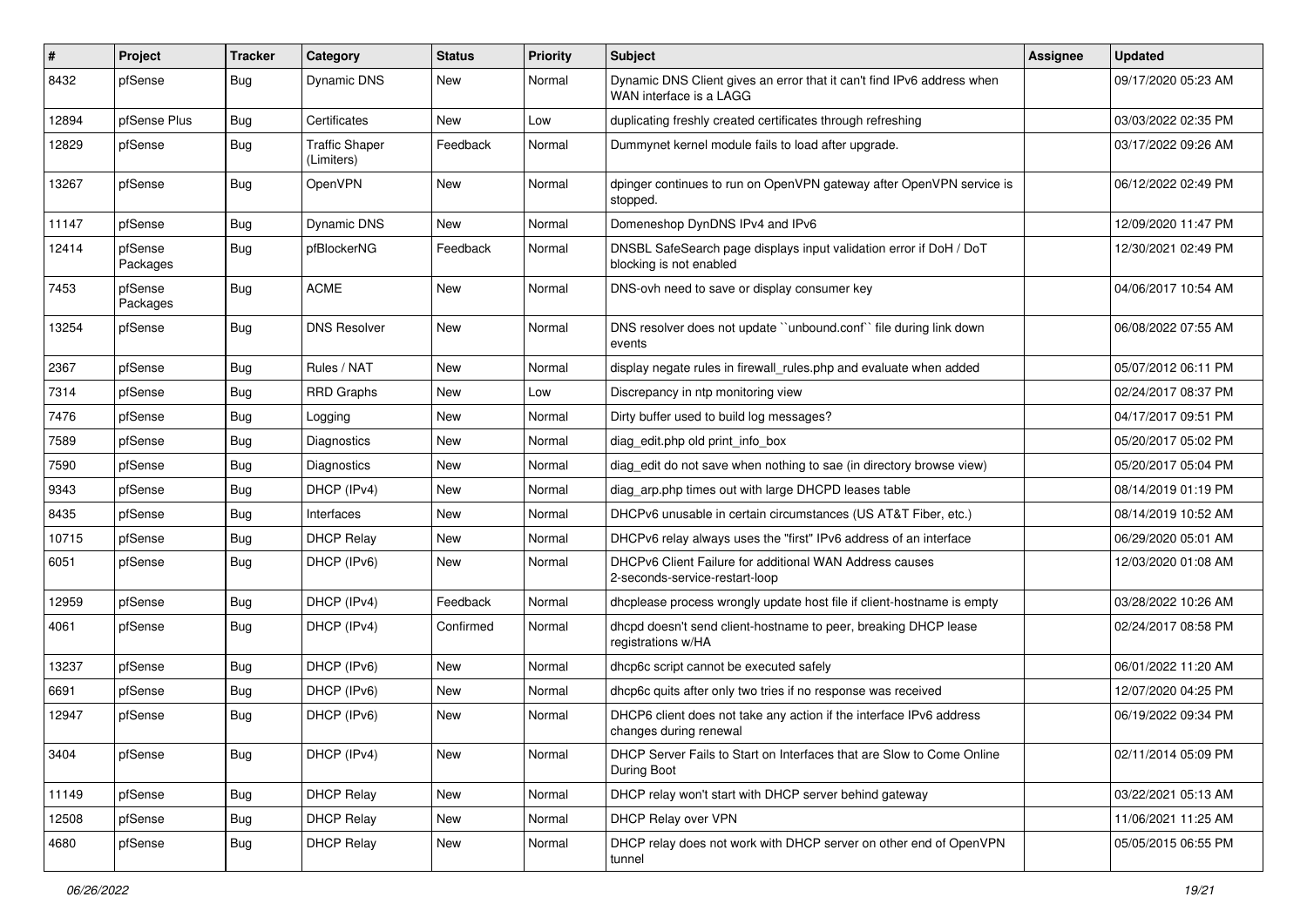| $\vert$ # | Project             | <b>Tracker</b> | Category                 | <b>Status</b> | <b>Priority</b> | <b>Subject</b>                                                                                  | Assignee | <b>Updated</b>      |
|-----------|---------------------|----------------|--------------------------|---------------|-----------------|-------------------------------------------------------------------------------------------------|----------|---------------------|
| 7329      | pfSense             | <b>Bug</b>     | <b>DNS Forwarder</b>     | New           | Low             | DHCP Not Updating DNS                                                                           |          | 01/21/2022 09:16 PM |
| 12067     | pfSense             | Bug            | DHCP (IPv4)              | <b>New</b>    | Very Low        | <b>DHCP Monitoring Statistics Error</b>                                                         |          | 06/21/2021 08:39 AM |
| 13279     | pfSense             | <b>Bug</b>     | Interfaces               | New           | Normal          | DHCP config override affects Gateway installation.                                              |          | 06/17/2022 07:25 AM |
| 8526      | pfSense             | <b>Bug</b>     | Interfaces               | New           | Normal          | DHCP client ignores server replies when 802.1q tagging is used                                  |          | 08/14/2019 10:52 AM |
| 6362      | pfSense             | Bug            | DHCP (IPv4)              | Confirmed     | Normal          | DHCP Client ID not used                                                                         |          | 07/09/2021 06:30 AM |
| 13273     | pfSense             | <b>Bug</b>     | DHCP (IPv4)              | New           | Normal          | dhclient can use conflicting recorded leases                                                    |          | 06/14/2022 11:07 AM |
| 9384      | pfSense             | Bug            | Interfaces               | Confirmed     | Normal          | devd putting "\$" before variable contents when using single quotes                             |          | 04/21/2022 12:39 PM |
| 10822     | pfSense             | Bug            | DHCP (IPv6)              | New           | Normal          | Deprecated IPv6 prefix won't be announced as deprecated to clients                              |          | 08/10/2020 09:23 AM |
| 13263     | pfSense             | Bug            | DHCP (IPv4)              | <b>New</b>    | Low             | Deleting a static DHCP entry when the related IP is not in the arp table<br>spams the log       |          | 06/10/2022 11:18 AM |
| 12451     | pfSense             | Bug            | Virtual IP Addresses     | New           | Normal          | deleteVIP() does not check RFC2136 Update Source                                                |          | 10/13/2021 10:06 AM |
| 12543     | pfSense             | Bug            | Web Interface            | Feedback      | Normal          | Deleteing a Outbound NAT rule gave me an empty rule and displayed php<br>error in UI.           |          | 02/14/2022 04:36 AM |
| 12509     | pfSense             | Bug            | OpenVPN                  | <b>New</b>    | Normal          | Deffered authentication does not work with auth-gen-token external-auth<br>or pusk "auth-token" |          | 11/08/2021 04:01 AM |
| 11177     | pfSense             | Bug            | <b>Dynamic DNS</b>       | <b>New</b>    | Normal          | DDNSv6 not using Check IP Services                                                              |          | 12/21/2020 05:02 AM |
| 8406      | pfSense             | Bug            | Dynamic DNS              | New           | Normal          | DDNS IPV6 Cloudflare Client does not detect PPOE address                                        |          | 03/31/2018 11:56 AM |
| 10601     | pfSense<br>Packages | Bug            | Status Monitoring        | New           | Normal          | Dashboard->Traffic Graphs Scale is capped for outbound                                          |          | 05/29/2020 10:13 AM |
| 12423     | pfSense<br>Packages | Bug            | pfBlockerNG              | Feedback      | Normal          | Dashboard shows "SQLite database missing, Force Reload DNSBL to<br>recover!"                    |          | 12/31/2021 01:06 PM |
| 6614      | pfSense             | Bug            | Web Interface            | Confirmed     | Normal          | Dashboard high CPU usage                                                                        |          | 07/14/2016 03:04 PM |
| 9677      | pfSense             | Bug            | Dashboard                | New           | Normal          | Dashboard hangs when widget needs data from a remote host which is<br>down                      |          | 08/13/2019 09:15 AM |
| 7943      | pfSense             | Bug            | Web Interface            | <b>New</b>    | Normal          | CSS Overflow Fix for Drop Down Menus in webConfigurator                                         |          | 11/21/2020 02:54 PM |
| 6803      | pfSense             | Bug            | Web Interface            | New           | Normal          | CSRF timeout occurs when it (probably) shouldn't                                                |          | 11/03/2016 09:43 PM |
| 12467     | pfSense             | <b>Bug</b>     | <b>Captive Portal</b>    | New           | Normal          | CP error on client disconnect after reboot                                                      |          | 10/17/2021 05:35 AM |
| 12258     | pfSense<br>Packages | Bug            | WireGuard                | Feedback      | Normal          | Copy key buttons only work in HTTPS mode                                                        |          | 02/03/2022 04:57 AM |
| 11268     | pfSense             | Bug            | Web Interface            | New           | Normal          | Cookie named 'id' prevents Edit form fields being set properly                                  |          | 09/03/2021 06:16 AM |
| 10530     | pfSense             | <b>Bug</b>     | Upgrade                  | New           | Normal          | Convert config version to be based on product version                                           |          | 04/21/2022 12:39 PM |
| 9149      | pfSense             | <b>Bug</b>     | Package System           | New           | Low             | Continued issues with /tmp and /var in RAM on 2.4                                               |          | 11/24/2018 11:56 AM |
| 12850     | pfSense             | Bug            | Routing                  | New           | Low             | Console error during boot: "route: route has not been found"                                    |          | 02/22/2022 08:27 AM |
| 12877     | pfSense             | <b>Bug</b>     | Dynamic DNS              | Feedback      | Normal          | Cloudflare DynDNS fails to update more than two addresses                                       |          | 05/29/2022 06:56 PM |
| 12188     | pfSense<br>Packages | <b>Bug</b>     | OpenVPN Client<br>Export | New           | Normal          | client export breaks multi remote configurations                                                |          | 10/02/2021 05:58 PM |